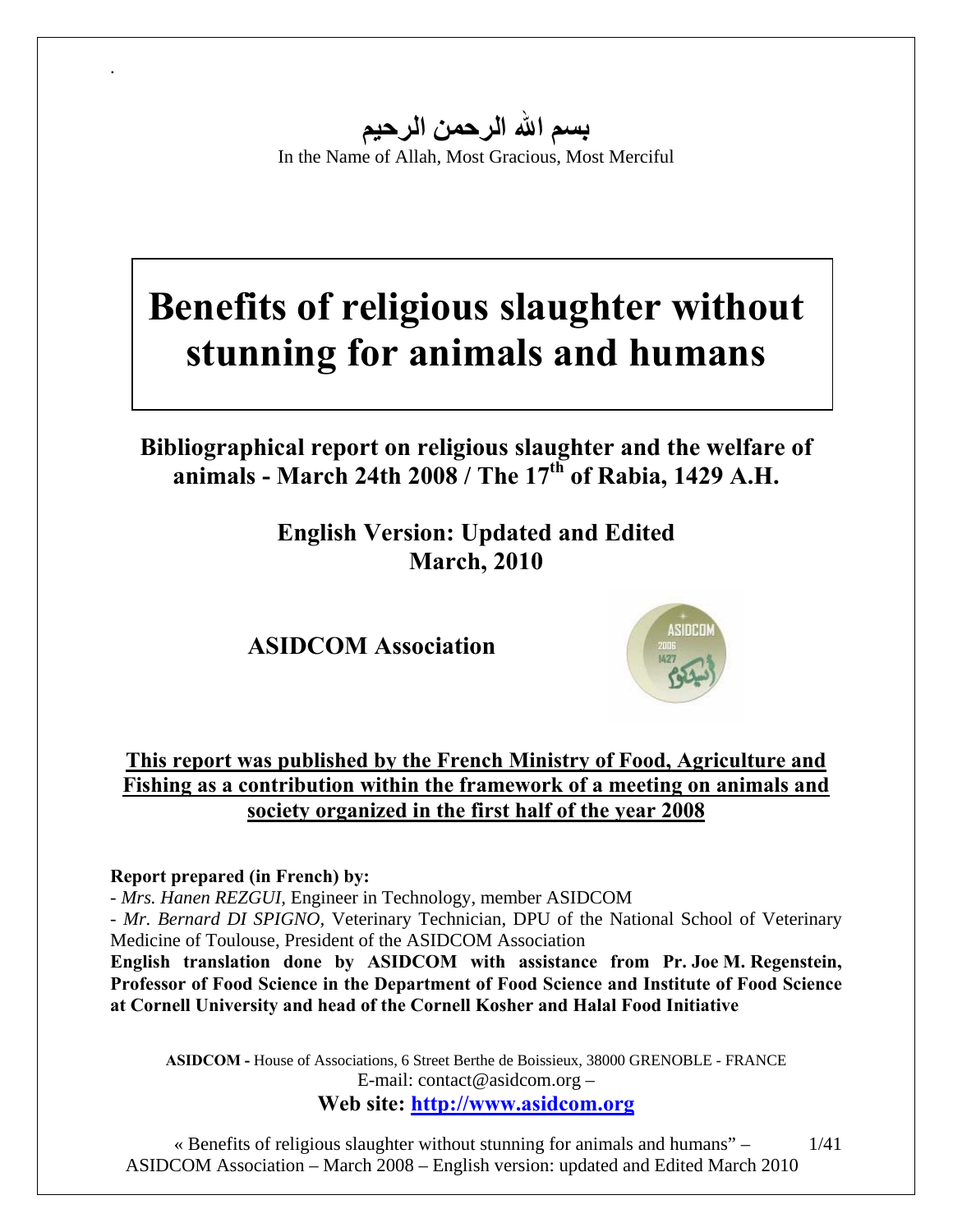*"... Evaluation of religious slaughter is an area where many people have lost scientific objectivity. This has resulted in biased and selective reviewing of the literature. Politics have interfered with good science."* 

.

#### *GRANDIN & REGENSTEIN (1994)*

*"... In the United States, strategies for the halal trade are highly developed, due to multiculturalism, a greater role for minorities in speech and business practices, and because opposition to religious slaughter has never been truly manipulated by anti-Semitic and racist groups."* 

# *Florence. BERGEAUD-BLACKLER, Cahier d'Economies et Sociologie Rurales (In French) (INRA Web site, 2004)*

*"...The conclusions of all the scientific experiments converge towards one firmly supported certainty: properly carried out, religious slaughter is the most humane way because there is less trauma when killing an animal to consume its meat"* 

#### *S. MR. POUILLAUDE,*

 *"L'abattage rituel en France (In French) ", Thesis for the School of Veterinary Surgeons, Toulouse (1992)*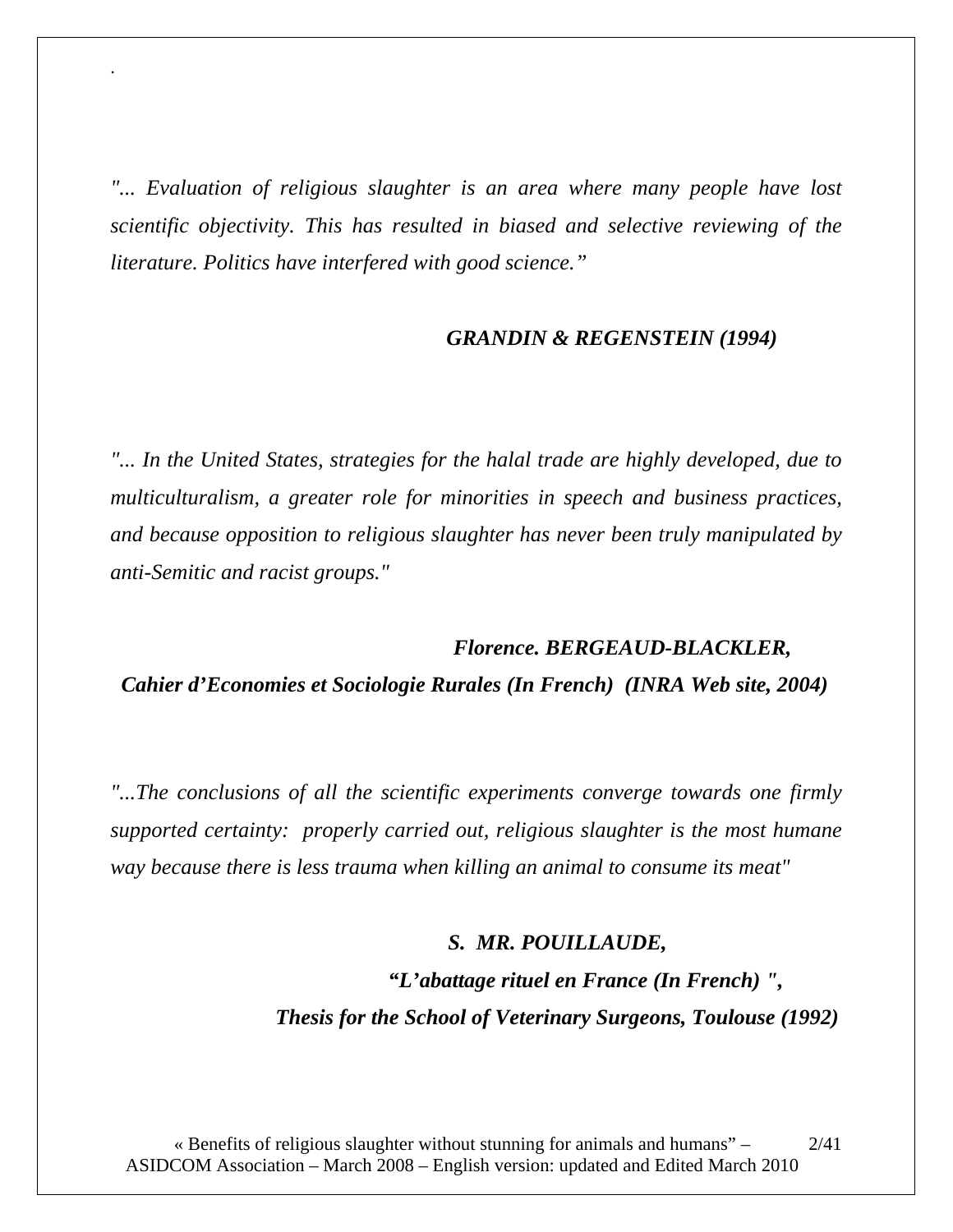# **Index**

.

| I Presentation of the religious aspect and the French context for religious slaughter6         |
|------------------------------------------------------------------------------------------------|
|                                                                                                |
|                                                                                                |
| c) Unfounded and passionate positions of the opponents of religious slaughter 12               |
| II. Scientific data on traditional slaughter, religious slaughter and religious slaughter with |
|                                                                                                |
|                                                                                                |
| 1- Steps are needed to allow the animal to be kept calm and to reduce stress and fear          |
| (applicable to religious slaughter and to slaughter with stunning): 16                         |
|                                                                                                |
|                                                                                                |
| b) The perception of pain in animals at the time of religious slaughter without or with        |
|                                                                                                |
| c) Uncertainty about the beneficial role of stunning and problems involved in its application  |
|                                                                                                |
|                                                                                                |
|                                                                                                |
|                                                                                                |
|                                                                                                |
|                                                                                                |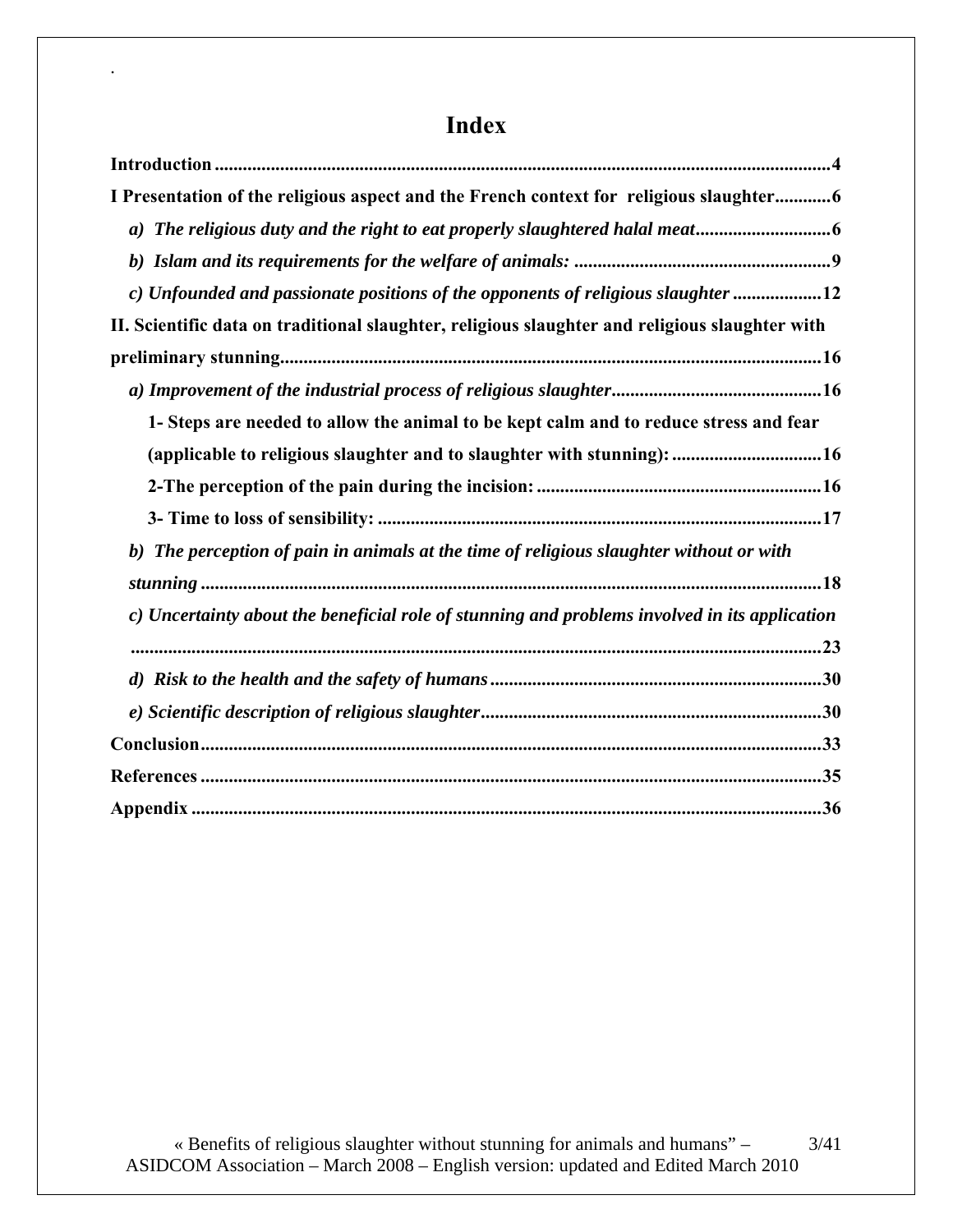### **Introduction**

.

At the tenth session of the Islamic Council of Jurisprudence of the World Islamic League held in Mecca from Saturday, 24 Safar 1408 A.H. / October 17, 1987 to Wednesday, 28 Safar 1408 A.H. / October 21, 1987, the issue of the use of electric discharges (electronarcosis) during the slaughter of animals was considered. The Council issued a fatwa that tolerates electronarcosis under very strictly controlled conditions: animals previously electrocuted should not die before the bleeding causes death nor should there be any pain during application of such an electrical current.

Today, a great number of scientific studies and observations in the field (i.e., at slaughterhouses) show that in no case can electronarcosis be beneficial to either humans or animals. Moreover, the research shows that religious slaughter by direct bleeding is the most beneficial method for animal welfare, the quality of meat, and environmental safety, as well as people's health. In 1999, the European Council of Fatwas and Research made it unlawful for Muslims to eat meat coming from poultry and cattle stunned before bleeding is complete (please see the fatwa (religious decree) in Appendix 1). In the same way, in September 2007, the Mondiale Islamique League (LIM) requested that the Great Council of Ulema, the highest religious authority in the Saudi Kingdom, promulgate a fatwa declaring it unlawful for Muslims to *"use electric shock before slaughtering poultry, sheep or cattle in European slaughterhouses.* The LIM proposed *"to create organizations of experts among the Muslim communities in Europe to control animal slaughter"* [1].

Unfortunately, some religious authorities in France, including the three largest Mosques (Paris, Evry and Lyon), certify religious slaughters with prior **stunning** of

<sup>«</sup> Benefits of religious slaughter without stunning for animals and humans" – ASIDCOM Association – March 2008 – English version: updated and Edited March 2010 4/41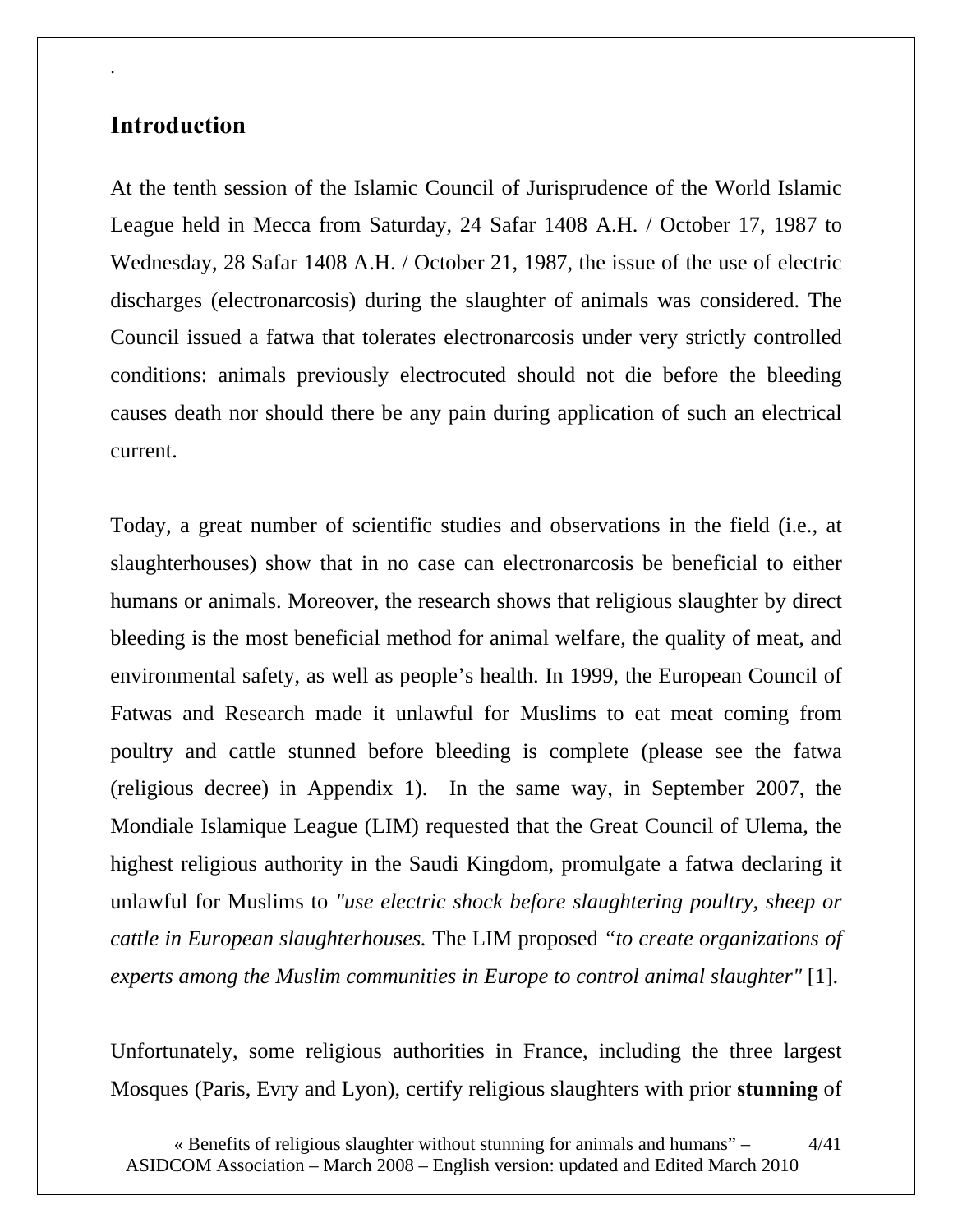animals by electronarcosis, basing their actions on older fatwas (1978 and 1987). Spurred by the French government, a standard AFNOR "NF HALAL" is expected to be promulgate, with implementation envisaged in September 2008 [2] (Note: currently there is no standard for halal meat or product and religious slaughter without stunning is alowed under an exemption granted to Jews and Muslims). Under pressure from some animal activist associations, electronarcosis may be imposed on Muslims within the framework of the slaughter of poultry.

.

With the range of religious opinions and interpretations, and with the "Halal" market booming, the most essential stakeholder, the consumer, has been sidelined. Indeed, the Muslim consumer knows little about the use of stunning in the preparation of halal meat. Generally the Muslim consumer is unpleasantly surprised when he learns of the use of such stunning processes for halal slaughter.

In the first part of this work, we will approach the religious aspects and the context of religious slaughter in France. In the second part, we will present scientific data on the advantages of religious slaughter, as well as discuss the problems related to stunning.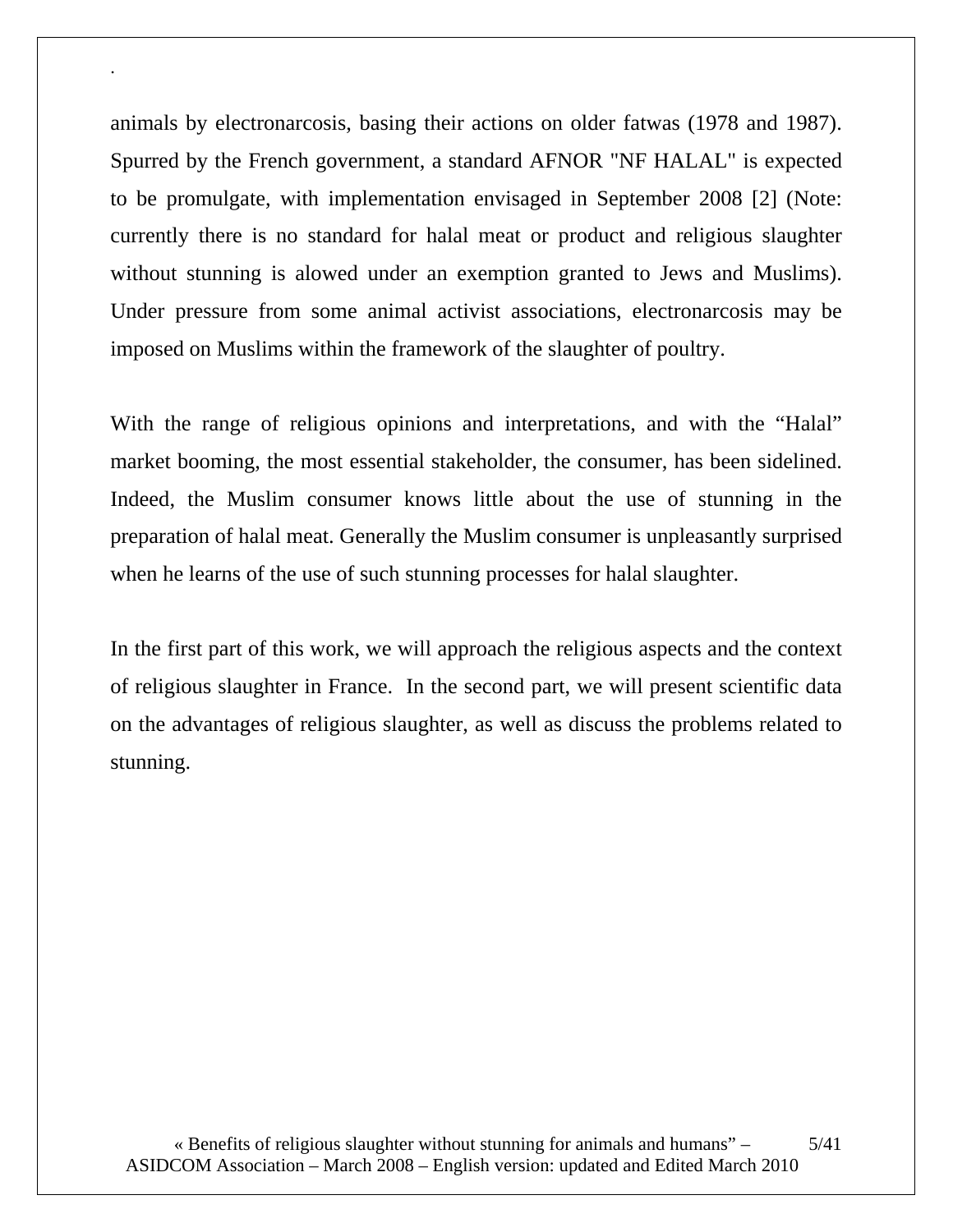**I Presentation of the religious aspect and the French context for religious slaughter** 

.

*a)**The religious duty and the right to eat properly slaughtered halal meat* 

Islam is a way of life, controlled by what is prescribed in the Quo'ran and by the traditions of the Prophet Mohammed (Peace Be Upon Him (PBH)). Our rules of food are well defined. While the consumption of meat is allowed, this concession is not without responsibilities. The classification of animals according to their character as well as their allowed or prohibited consumption, are clearly stated in the Quo'ran. The permission to kill animals, quoted in the religious texts, is accompanied by rules concerning their food and the good treatment of the animals during their rearing and of their sacrifice (religious slaughter). Slaughter consists, after having pronounced the name of Allah, of cutting at the same time the trachea, two carotid arteries, the oesophagus and two jugular veins of the animal with a very fast cut using a very sharp knife.

With respect to the practice of religious slaughter, there is within the Muslim community a debate concerning whether to permit stunning animals before slaughter. Such a stunning operation can be done with:

- **electrical stunning:** the animals is held with grips (see Figure 1-a) or placed into an electrified water vat (see Figure 1-b) (the process is also called **electronarcosis)**,
- **mechanical stunning:** the animals becomes stunned with the assistance of a captive bolt, either penetrating or non-penetrating (see Figure 1-c),
- **gas stunning:** the animals are treated with carbon dioxide gas  $(CO_2)$  or other inert gases.

« Benefits of religious slaughter without stunning for animals and humans" – ASIDCOM Association – March 2008 – English version: updated and Edited March 2010 6/41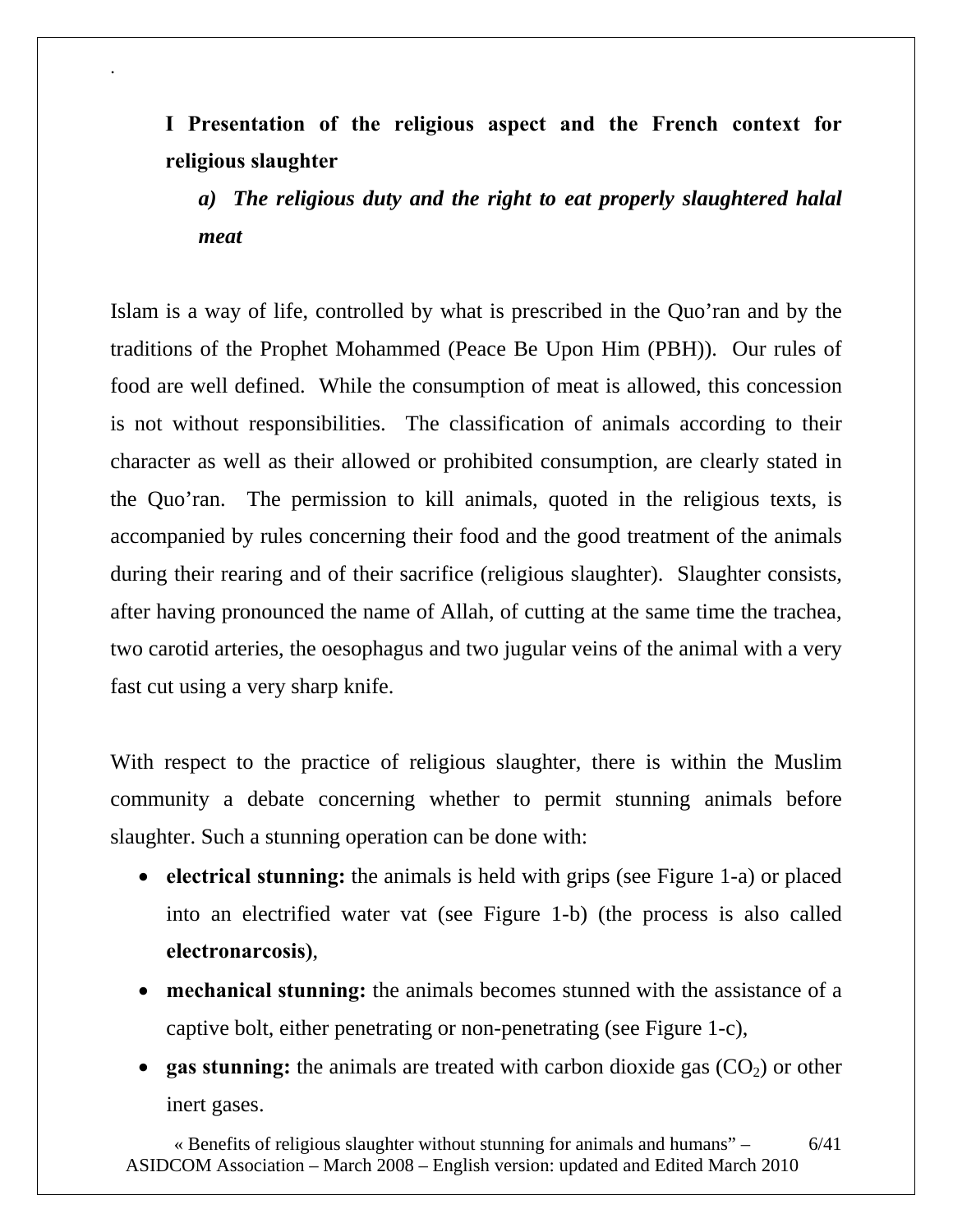

**Figure 1. Various equipment used for stunning: a) grips to electrocute sheep (http://www.termet.fr) - b) vat for electronarcosis of poultry (in reference [3]) c) captive bolt gun (http://www.termet.fr)** 

.

In France, there is a great divergence among the various halal certifiers with respect to the use and application of any of these stunning procedures. For example, organizations affiliated with the Mosques of Paris and Evry authorize in their charters the use of electronarcosis before slaughter for all animals, while the Mosque of Lyon applies it only to poultry [4]. Other organizations, such as the AVS Association, the Halal Services and Al-Rissala, do not certify slaughter animals with prior stunning; considering this method haram (unlawful). All these organizations base their decision on religious opinions (fatwas) which either prohibit the practice of electronarcosis or which tolerate it under certain strict conditions, in particular, if the process is 1) considered reversible (i.e., the animal should not die and must be able to return to a normal life in the event that religious bleeding does not occur) and 2) there is an absence of suffering from the stunning process.

Scientific data often neglected and ignored by certain animal activist organizations, presented in chapter II, show that **prior stunning increases the suffering of the animals and that the control of the state of consciousness of animals is** 

<sup>«</sup> Benefits of religious slaughter without stunning for animals and humans" – ASIDCOM Association – March 2008 – English version: updated and Edited March 2010 7/41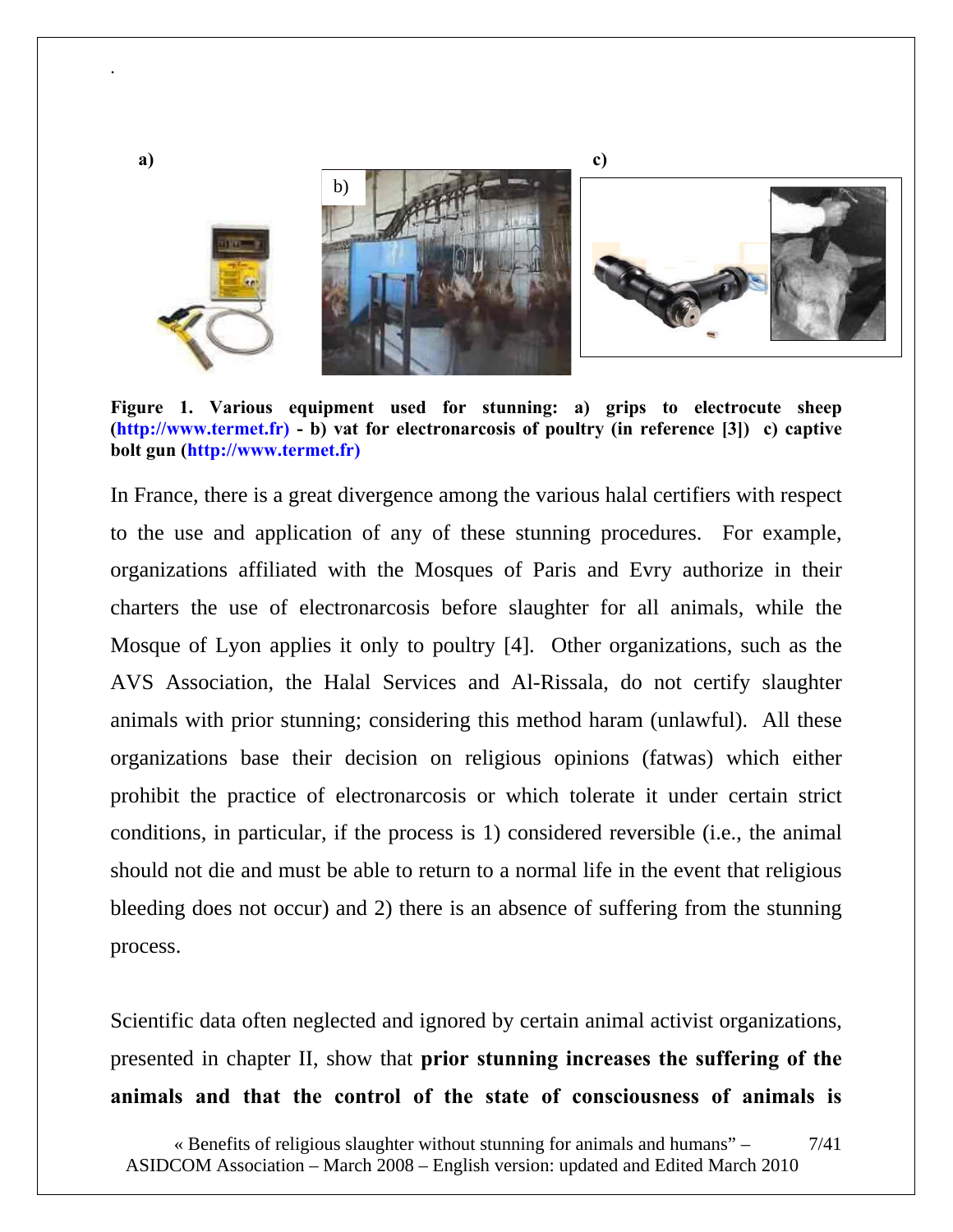**doubtful** (i.e., for the slaughter to be valid, the animal must not have died before the bleeding).

.

Even scientists **encourage the use of religious sacrifice without stunning.**  Reading these studies suggests that **the prior stunning is opposite to the Muslim regulations** (atrocious suffering, death of the animals before the bleeding, residual blood in the carcass, explosion of the blood vessels, and dispersion of the brain in the carcass.

We believe that the directives dictated in the Quo'ran and the Sunna (the words and actions of the Prophet Mohammed (PBH)) on religious slaughter are most natural and the more humane (i.e., the least painful for the animal) way to kill an animal. This lets us believe in the accuracy of the Divine coding of our practices: it is required that we follow the code in its totality and that we cannot select or choose to obey parts of these principles.

We have **the right to practice our faith** as **we believe it and understand it**, this right cannot be taken away from us nor can anyone **impose violation** on Muslims by requiring prior stunning for religious slaughter. This principle is well illustrated in article n°9 of the European Convention of Humans Rights and of Fundamental Freedoms [5], quoted below:

"Everyone has the right to freedom of thought, conscience and religion; this right includes freedom to change his religion or belief and freedom, either alone or in a community with others and in public or private, to manifest his religion or belief, in worship, teaching, practice and observance.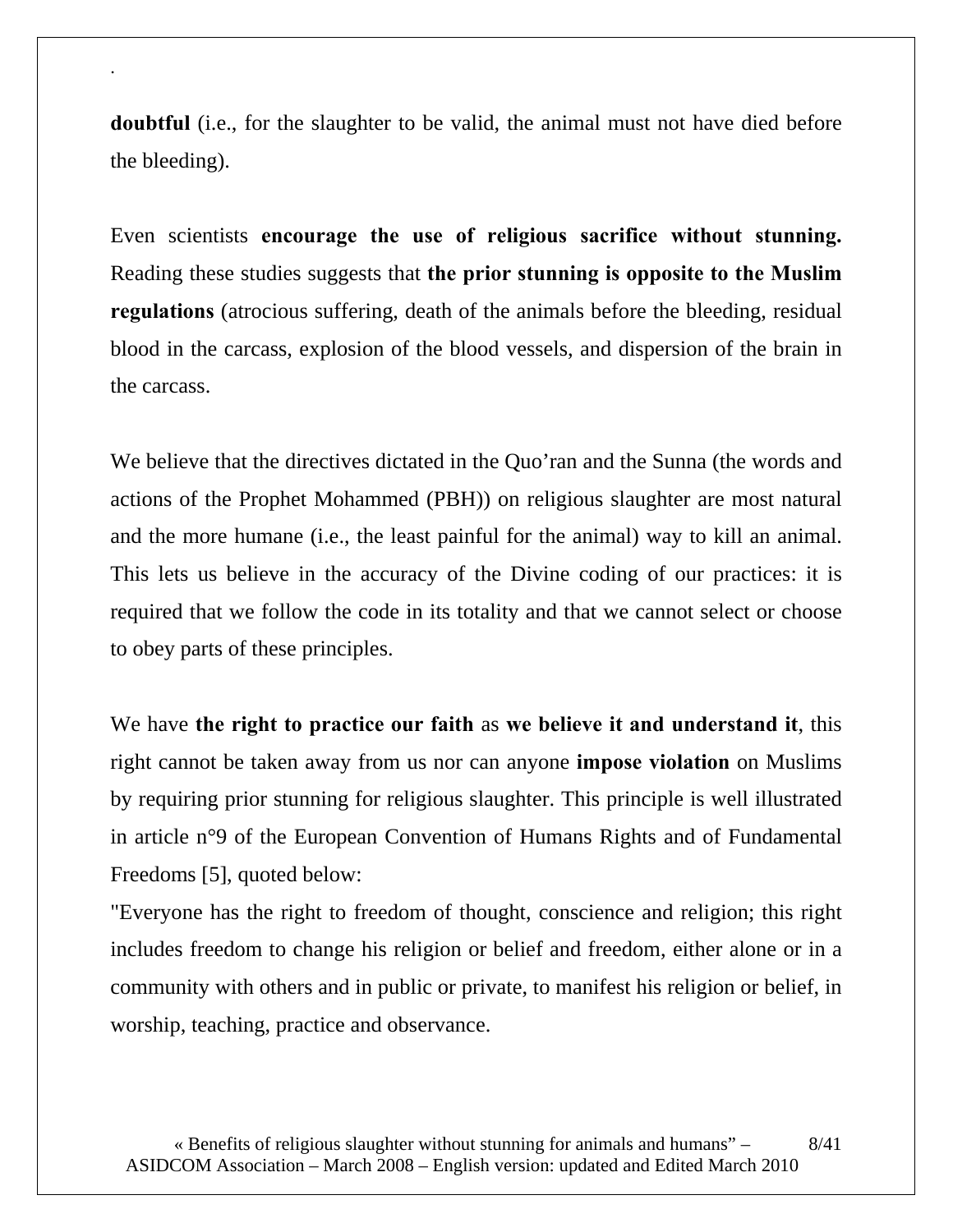"Freedom to manifest one's religion or beliefs shall be subject only to such limitations as are prescribed by law and are necessary in a democratic society in the interests of public safety, for the protection of public order, health or morals, or for the protection of the rights and freedoms of others."

#### *b) Islam and its requirements for the welfare of animals:*

.

Islam includes lessons that can be useful to all those who defend the dignity of animals. In the Quo'ran, many suras bear the name of animals. One can quote for example the suras "the ants", "the spider", "the cow", "the bees"...

In a critical review of the book "The Animal in Islam", Éric Geoffroy (a researcher with CNRS: The National Center for Scientific Research, France) summarizes the relationship between man and animals in Islam [6]:

 "a key verse of Quo'ran establishes the similarities, and, thus, the proximity which exist between humans and animals: "*There is not an animal in the earth, nor a flying creature flying on two wings, but they are peoples like unto you*" **(6:38).** The animal is very present in the accounts *of Quo'ran, in particular those related to the prophets* (Peace and Hello on Them). As for the Prophet (PBH), he taught the respect of animals to his Companions, privileging some of them, in particular, for their nobility (the horse) or their purity (the cat).

Under the terms of what preceded, the animal "communities" are the subject of particular care for Muslim lawyers, who consider all the species as protected. Thus, it is forbidden to kill an animal for pure pleasure, but only to nourish men: to apply the words of the Prophet (PBH), men should not strike animals, because "they pronounce the praise of Allah", and it is prohibited to curse domestic animals.

<sup>«</sup> Benefits of religious slaughter without stunning for animals and humans" – ASIDCOM Association – March 2008 – English version: updated and Edited March 2010 9/41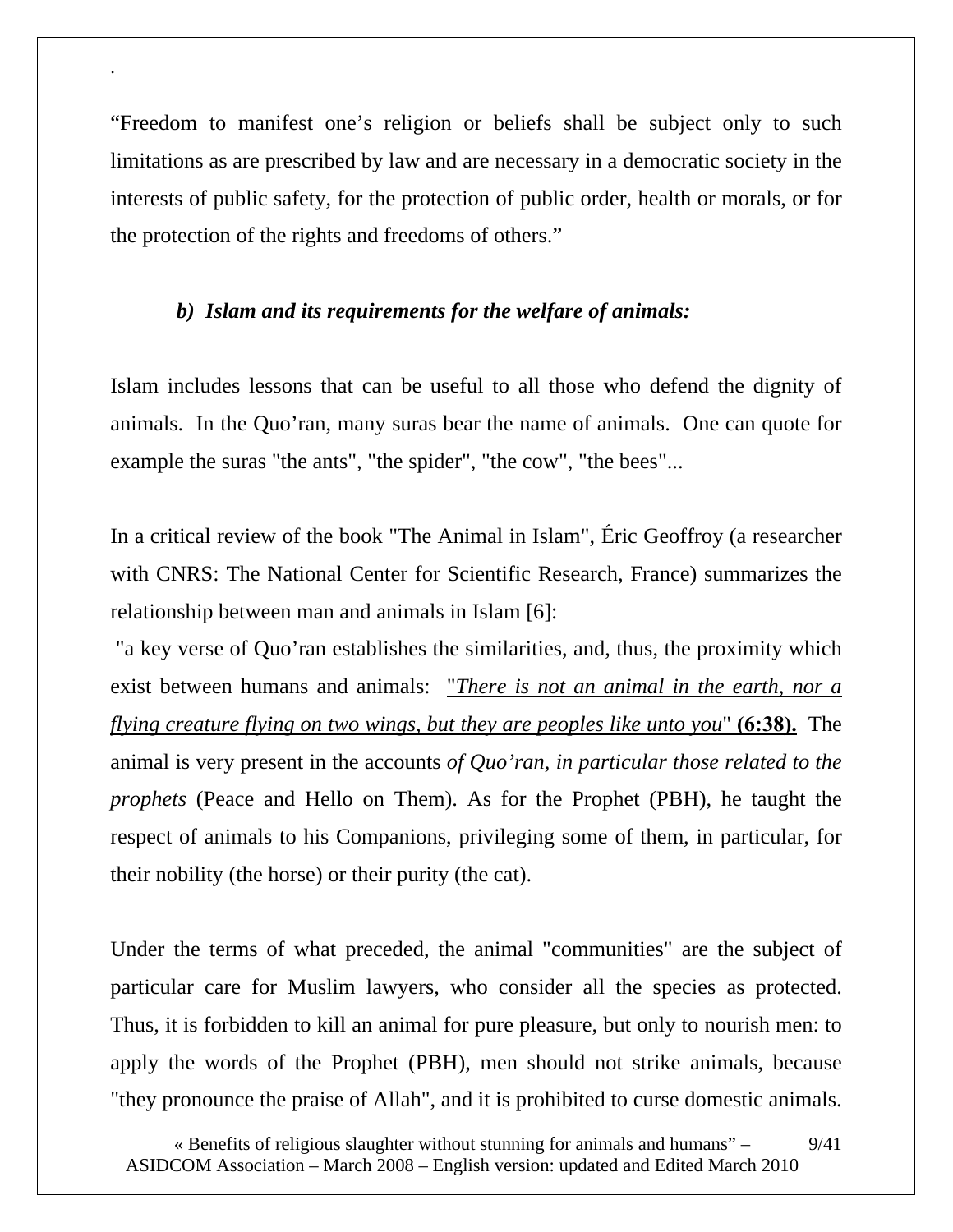Since the animals suffer as well as men: their setting after death, which many theological debates have considered, can only be justified because of an exemption granted by Allah to man; therefore, the slaughter must meet precise religious standards".

.

Islam recognizes in the animal an advanced conscience. The animal is equipped with intelligence, it suffers, it knows Allah, it is aware of death and will be ressurected like the human.

*"There is not an animal in the earth, nor a flying creature flying on two wings, but they are peoples like unto you. We have neglected nothing in the Book (of Our decrees). Then unto their Lord they will be gathered" (6:38).* 

The great consideration for the welfare of animals is also very nicely illustrated through authentic stories of the Prophet of Islam (PBH), of which some examples are quoted below:

- Al-Boukhari and Mouslim report that one day the children had attached a live bird to a target. Ibn Omar, a disciple of the Prophet (PBH) exclaimed: *"The Prophet cursed the one who uses any alive being as target".*
- The Prophet (PBH) insisted strongly on the fact that misusing animals which one uses or encouraging them to fight is wrong. According to Islam, man certainly has the right to benefit from the resources of the earth, but he has the duty to do it with good intelligence and with kindness. This is why to organize fights between animals and to divert oneself with this kind of activity is unworthy of a human being. *"*the Prophet prohibited organizing fights between animals*"* (At Tirmidhi, Abou Daoud).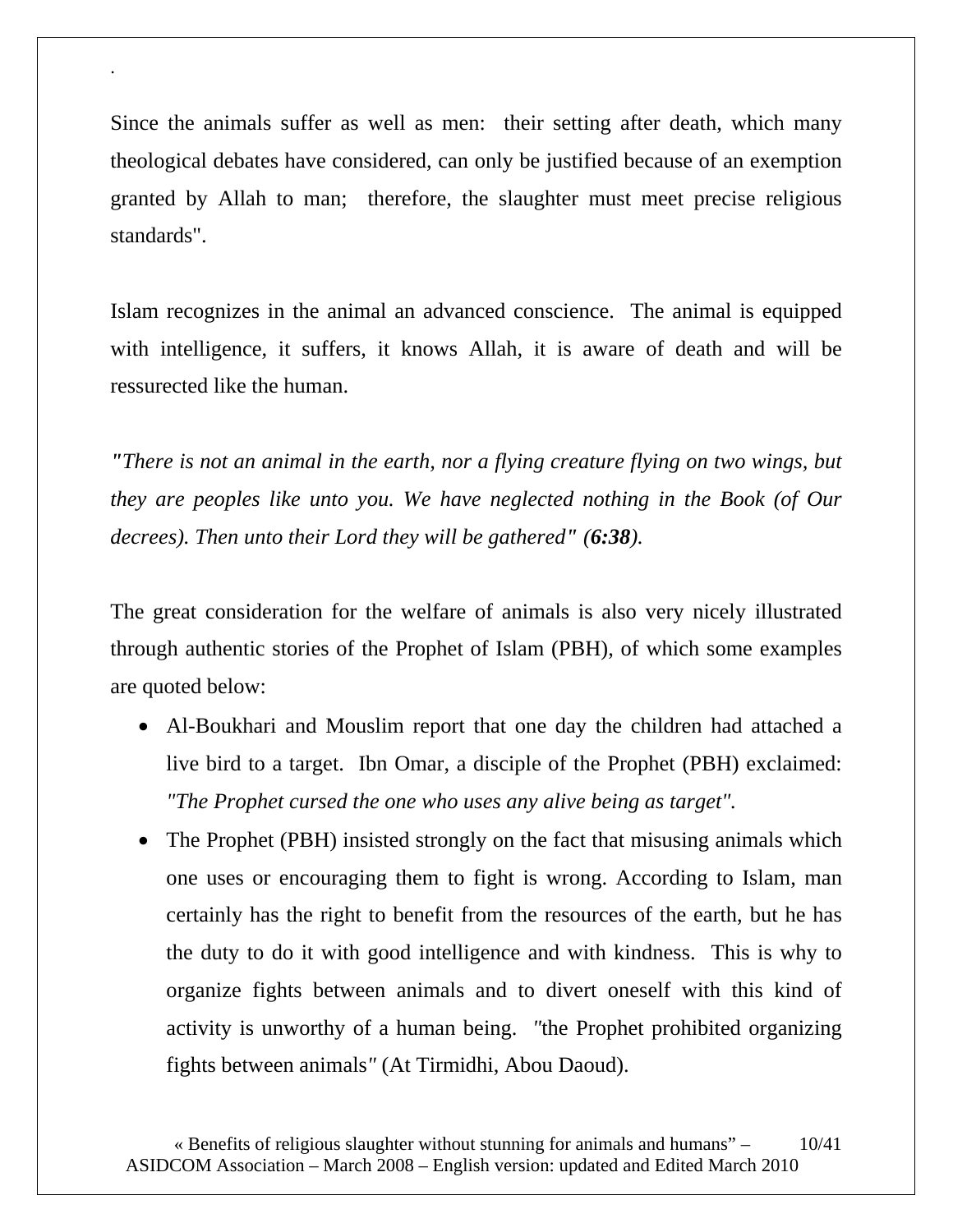• The Prophet (PBH) also told how a person was thrown by Allah in punishment to the hereafter for having deliberately starved a cat: *"*Neither she had nourished it, nor had she released it, so it will nourish itself*"* (Al-Boukhari, Mouslim). He also told that another person had given drink to a dog that was thirsty and obtained Allah's forgiveness for his sins. "Would we be rewarded for the animals? Then the Prophet was asked by companions – is there a reward" and the Prophet answered for actions well done to any living beings, there will be a reward" (Al-Boukhari and Mouslim).

.

• The transport of animals must be done without abuse. Thus, the Prophet (PBH) said: *"When you travel in a green region, give to your camel its share from the ground. And when you travel in a dry region, hurry up to preserve the capabilities of your mounting"* (brought back by Mouslim, n°1926, At-Tirmidhi, n°2858, Abou Daoud, n°2569).

•When necessary to end the life of an animal, the Prophet (PBH) has asked that this be done without inflicting unnecessary pain. It has been banned to fire kill an animal, the Prophet asked that slaughter be done without making the animal suffer unnecessarily. He has thus banished killing by fire (Abou Daoud). He was also asked, about the case of necessity justifying the slaughter of an animal, and required that we give the animal a rapid death (Sahih At-targhib Wat-tarhib). Having seen one day somebody who had immobilized an animal then sharpened his knife in front of it, he made this reproach: "So, you want it to die twice? Why didn't you sharpen your knife before immobilizing it?" (Sahih At-targhib Wattarhib).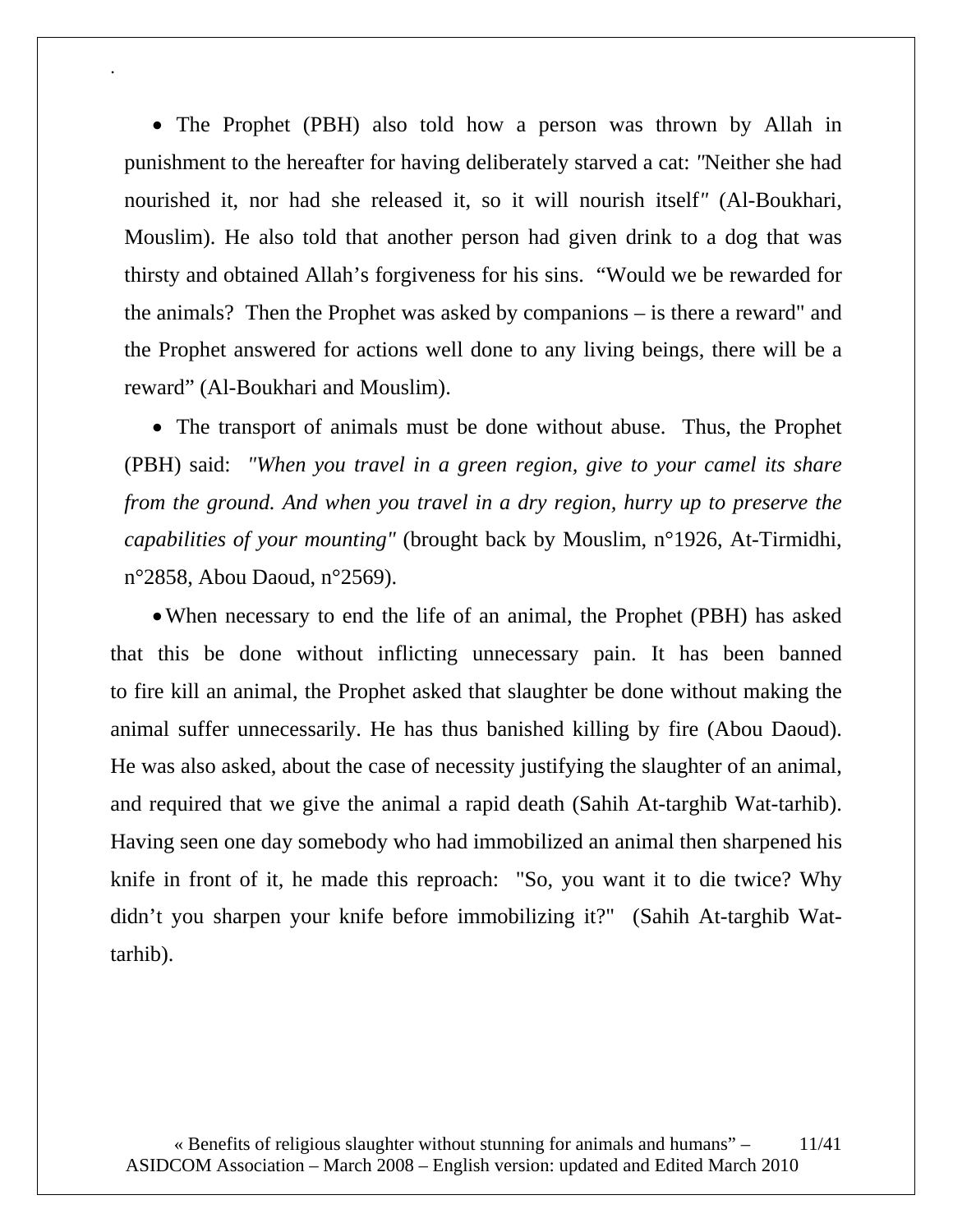# *c) Unfounded and passionate positions of the opponents of religious slaughter*

Religious slaughter without stunning is authorized in France via article 8 decree n°97-903 [7], resulting from European directive 93/119/CE:

.

Article 8. - the stunning of animals **is obligatory** before the slaughter or the killing, **except for the following cases: a) Religious slaughter** b)....

It should be noted that the authorization for religious slaughter has not always been in effect in France; religious slaughter without stunning was unfortunately prohibited in France from 1940 to 1944 under the occupation of Nazi Germany [8].

Currently, this exemption granted to the Jews and Muslims to practice their religious slaughter without stunning is again being challenged under pressure from animal activist organizations such as the O.A.B.A. (OEuvre of Assistance to the Animals at Slaughterhouses) or the Foundation of Brigitte Bardot. The objectives of these group to prohibit religious slaughter are sometimes very passionate and personal: This is very well illustrated by a statement of Mrs. Bardot following a meeting with Mr. Nicolas Sarkozy about "his fight" to make stunning obligatory [9]:

"**This fight is mine and I want to produce a result before dying** It is essential because millions of animals are killed each day in France, in full conscience, in inadmissible and inhuman sufferings. We have, with Mr. Sarkozy, the same language, and he promised me I would not to be disappointed. I count on his energy, on his willingness to help me and to take charge of this file*".*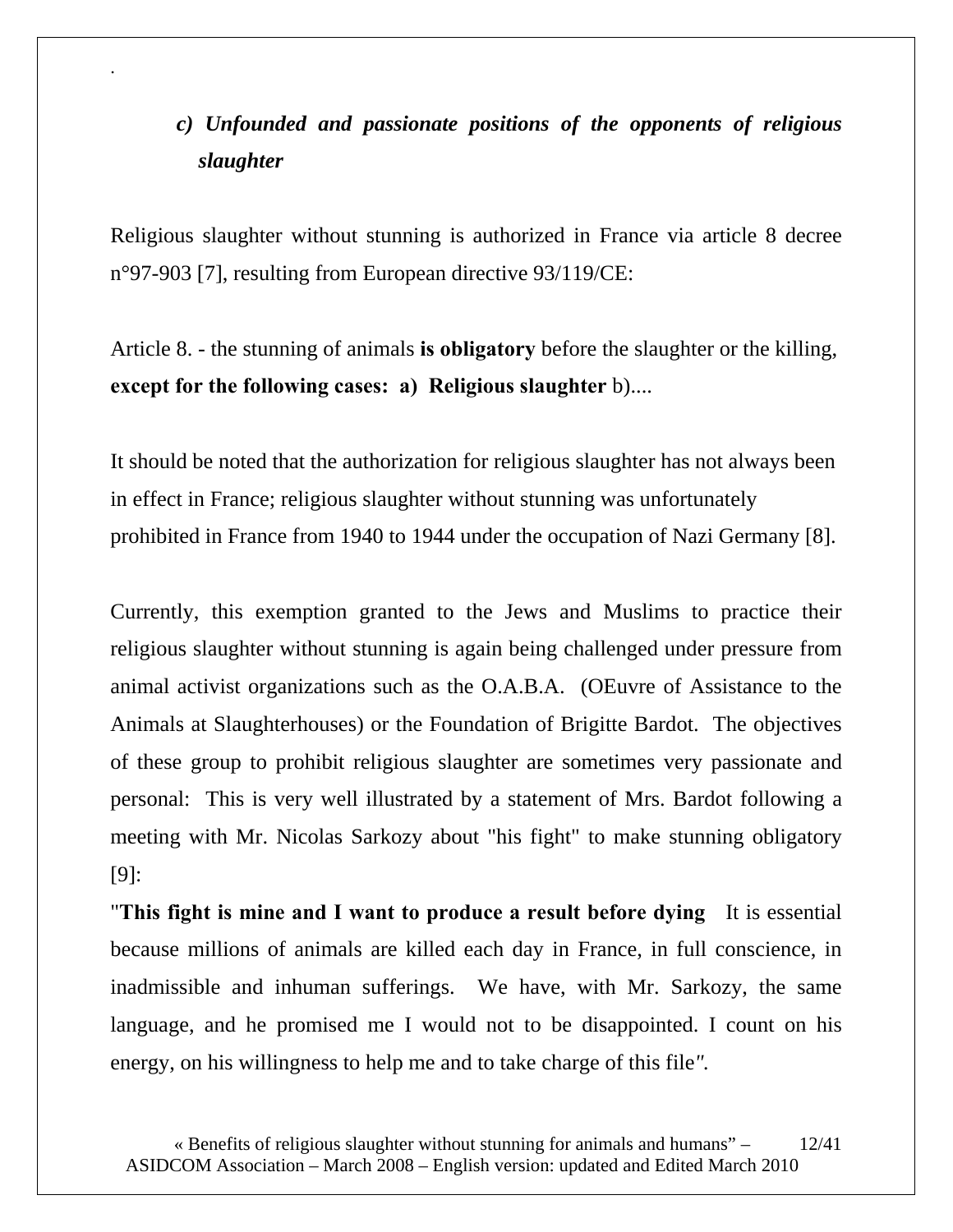On the website of the Brigitte Bardot Foundation, the judgment against religious slaughter is not based on objective criteria. No scientific reference is mentioned and the arguments advanced are rather of an economic nature... In spite of the inaccuracy of the information provided, Mr. Sarkozy gave an answer favorable to these recommendations at the time of his presidential campaign in 2007 [10]:

.

"I have noted your satisfaction at having seen advancement of the file..., as I know that you would like that we go further, notably in systematizing stunning of animals. Indeed, it will be necessary in a spirit of dialogue with the representatives of Muslim associations and with respect of the traditions to succeed in imposing this type of practice as I already announced it to you in mail on 22 December last*."* 

One also finds a lack of objectivity in the work of the O.A.B.A. which focuses on the Quo'ranic interpretations made by Dr. Right Aldeeb Abou-Sahlieh, who is not Muslim while working at the Swiss Institute of Comparative Law. They quote a selection of research work, that has not been reproduced, to prove the "reversibility" of electronarcosis; while disregarding problem arising from this method [11].

It would be interesting if these associations would look at the religious opinions of the various religions commentators and also prove the reversibility of electronarcosis at the slaughterhouse level.

The sociologist Noélie VIALLES notes that within the professional field, electronarcosis is far from receiving unanimous approval, nor do all animal welfare scientists agree that it can be routinely done reversibly [12]: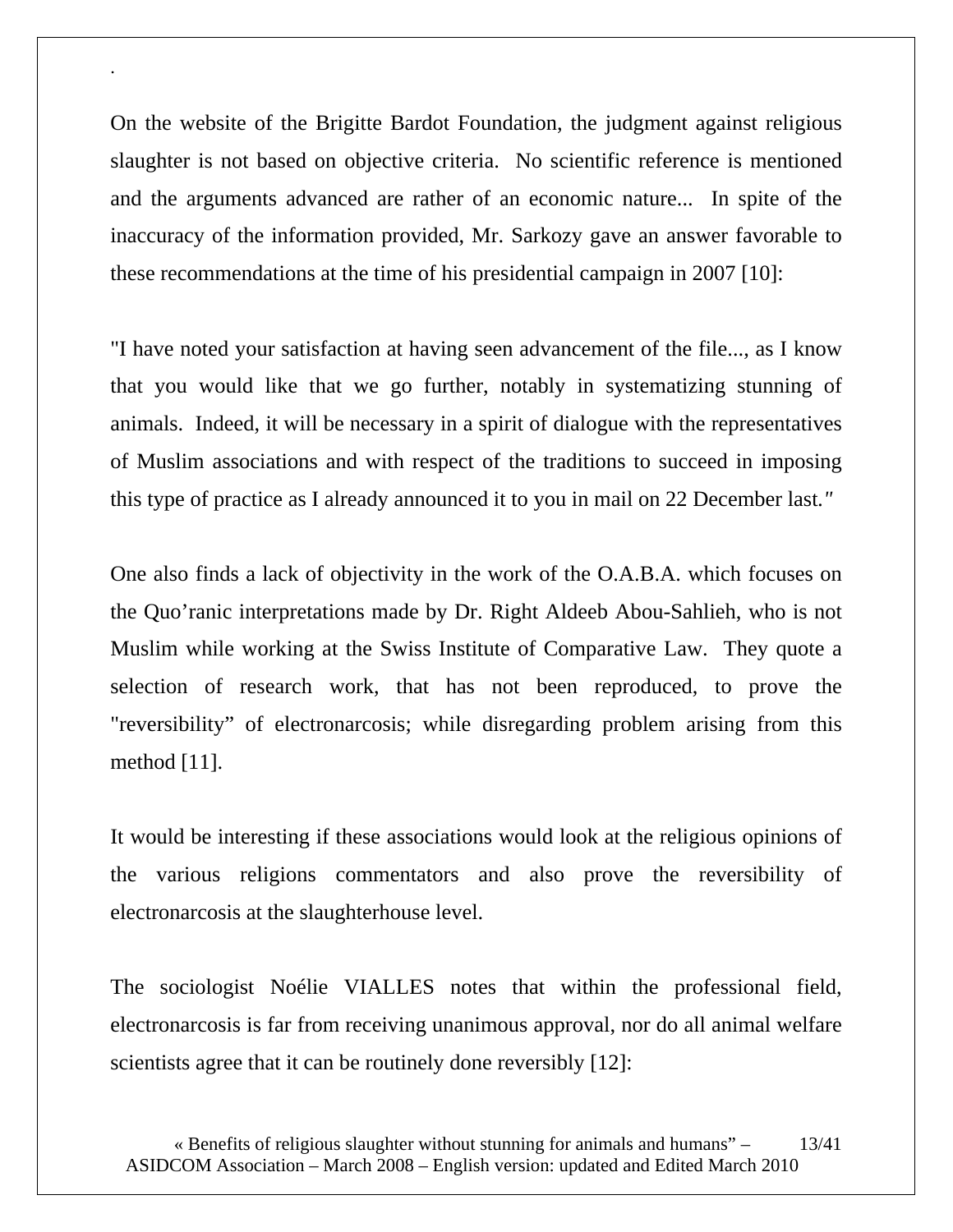"In addition, we hear the reflections of professionals daily confronted with slaughter who take refuge initially behind the lawful requirements. Then they expose their perplexity: **one can cause suffering while stunning, one can be compassionate while bleeding directly. Essentially, concludes one (prudently or sincerely?) that when it "is well done" direct bleeding gives a very fast death, but requires a very qualified slaughterman; stunning, in terms of the current situation, requires less expertise, but if the stun is unsuccessful, it is very likely more painful than direct bleeding"**[12]**.** 

.

She also shows **an obvious difference** between **the approaches of the animal activist associations: The animal welfare conscious Muslim slaughter companies in Russia and America** have apparently **adopted the direct bleeding method** following scientific studies, unlike the European associations which chose the obligatory stunning [12]:

"It is only more interesting to stress that they have found enough scrupulous protectionists to seek which was really, for the animals themselves, the least painful process. Since 1980, on the initiative of the Association for the Protection of Animals of Saint Petersburg, scientific studies were undertaken, which showed the superiority of religious slaughter for the humane treatment of animals. With good logic, the direct process of bleeding was consequently adopted by the SPCA (Animal Welfare Associations) of Russia and the United States of America. Nevertheless, the majority of the countries of Europe on the contrary have legislated in the direction of obligatory stunning.

This paper also highlights the recent work, presented in chapter II, which shows that with good conditions of slaughter (improvement of the transport conditions,

<sup>«</sup> Benefits of religious slaughter without stunning for animals and humans" – ASIDCOM Association – March 2008 – English version: updated and Edited March 2010 14/41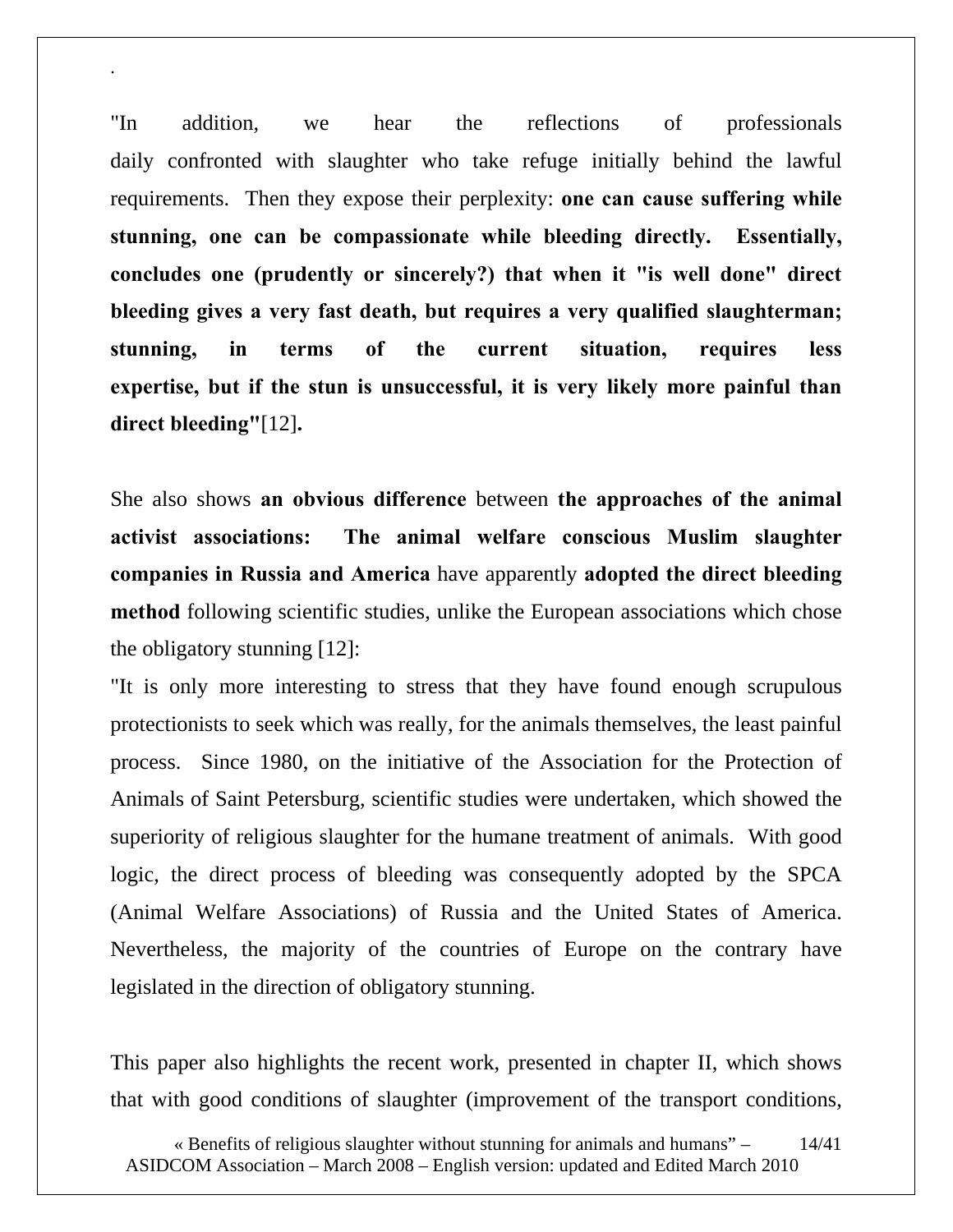and the equipment and operations in slaughterhouses), **religious slaughter without prior stunning is the least painful method for the animal and for humans;** it does not neglect the interests of the animal nor does it pose a medical risk for the consumer [12]: "the last study on the issue dates, as to the best of my knowledge, from 1992, and provides nothing for any legitimate concern of the protectionists. The thesis of this veterinary surgeon (Pouillaude-Bardon 1992:82) is summarized thus: "The Jewish method of slaughter, if it would be compared with the other methods (...) is by far gentler and faster, with the proviso of ensuring a nontraumatic casting and restraint". But she further observes: "in any case, associations of animal welfare estimate in a unanimous way that the stunning of the animals before the bleeding ensures unconsciousness and anaesthesia; the possible pain caused by the current processes of stunning does not seem to be considered. Laws, while making compulsory as a pre-condition stunning of the animal (except with an exemption), makes official this opinion and almost raises it to the level of a dogma".

.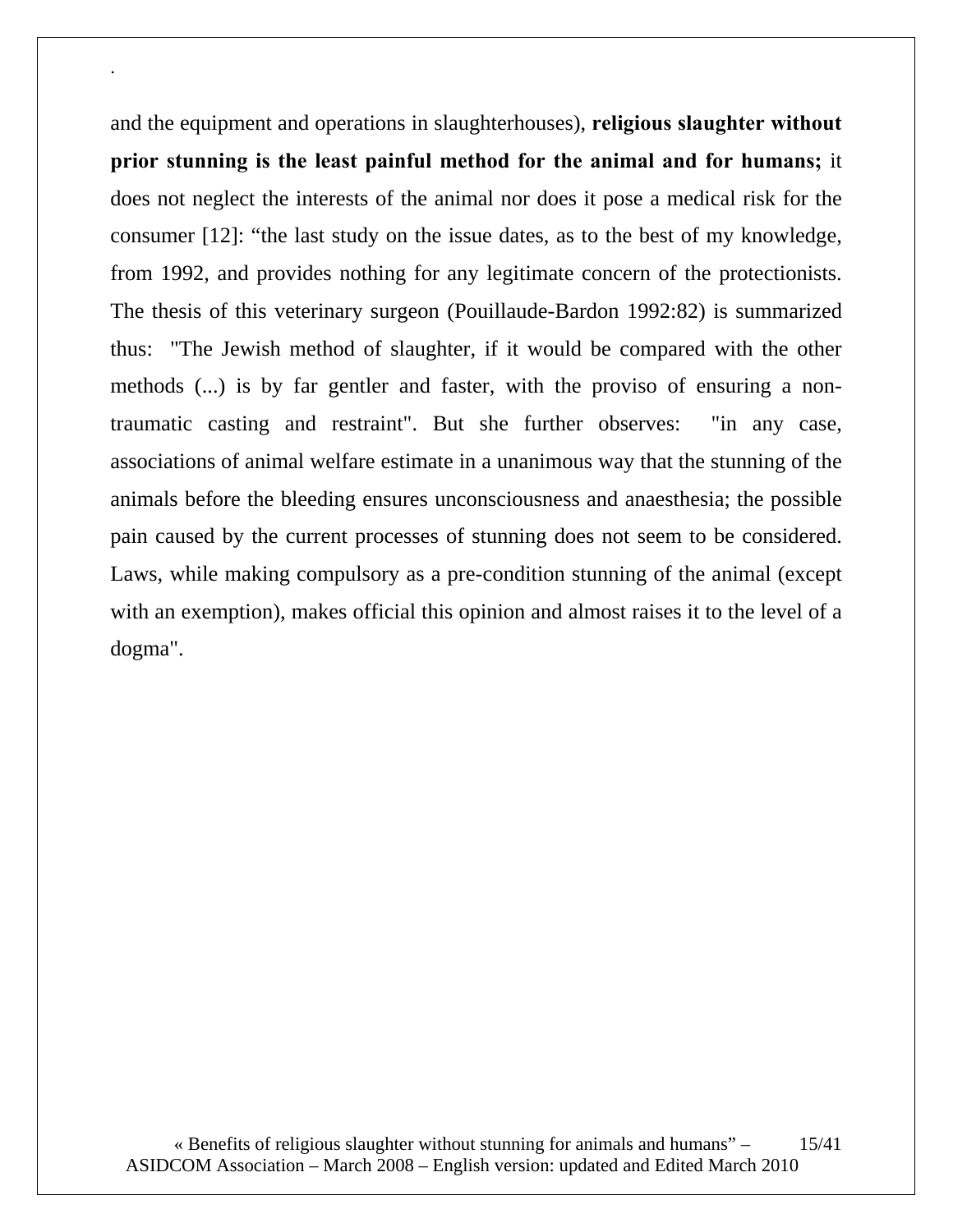# **II. Scientific data on traditional slaughter, religious slaughter and religious slaughter with preliminary stunning**

### *a) Improvement of the industrial process of religious slaughter*

Dr. Temple Grandin, the world's foremost livestock handling specialist, has undertaken very interesting studies on the conditions of animals in slaughterhouses. She, specifically, issued the following recommendations for religious slaughter [13], [15]:

**1- Steps are needed to allow the animal to be kept calm and to reduce stress and fear** (applicable to religious slaughter and to slaughter with stunning):

- Optimization of the design of the slaughterhouse (proper lighting, nonslipping flooring, solid walls, non-reflective surfaces, minimization of noise).
- The use of immobilization systems for the body (keeping the animal upright) and to keep the head from moving during slaughter.
- The use of an automatic conveyor: While being handled quietly and calmly, the cattle voluntarily enter the slaughter box: "the cattle place their head in a holder that is specifically designed for the purpose and controlled by a trained operator". It should be noted that Dr. Grandin has designed and built boxes dedicated to religious slaughter (see Figure 2) which are widely used in the United States and elsewhere.

### **2-The perception of the pain during the incision:**

.

- Use of a very sharp knife, with a length at least equal to double the width of the neck (e.g., 12 to 14 inches for sheep and goats and up to 18 inches for cattle).
- An adequately trained and experienced restraining box operator.

« Benefits of religious slaughter without stunning for animals and humans" – ASIDCOM Association – March 2008 – English version: updated and Edited March 2010 16/41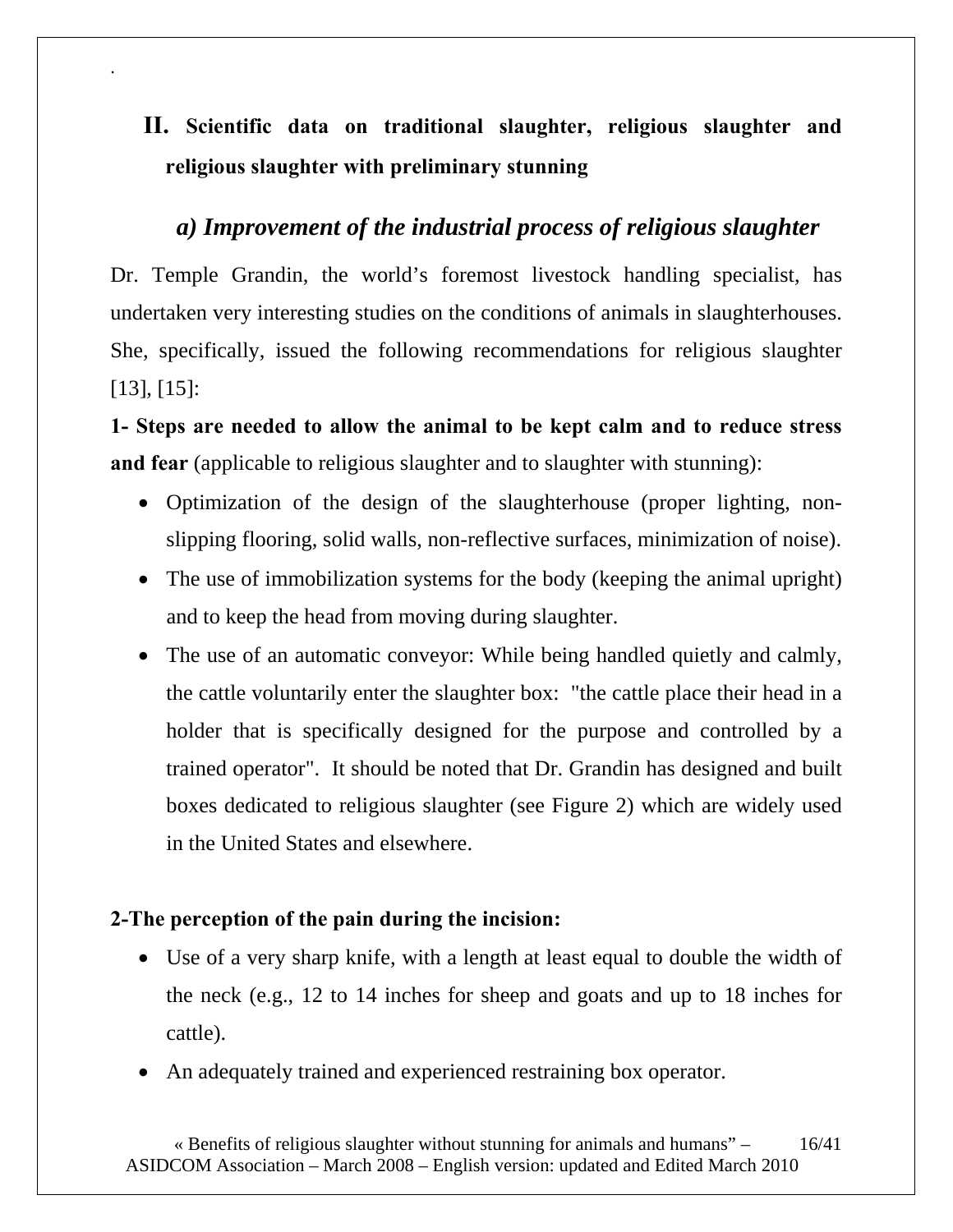- A fast, aggressive cut minimizing the number of continuous strokes.
- In that case, there is no reaction by the *animal during the incision."It seems that the animal is not conscious that its throat is cut".*

#### **3- Time to loss of sensibility:**

.

- The calm cattle collapse quickly (often after 10 to 20 seconds, average 17 seconds) and they have a faster onset of insensibility.
- The simultaneous cutting of the two carotid arteries and the two jugular veins (as required by the religious rule) reduces, significantly, the time to loss of sensibility. By carrying out a fast cut, 95% of the calves collapes almost immediately [14].
- The best operators are able to cause bovines to collapse in 10 seconds [16].
- Conversely, with a slow cut the animal remains conscious for more than 30 seconds, in more than 30% of the cases.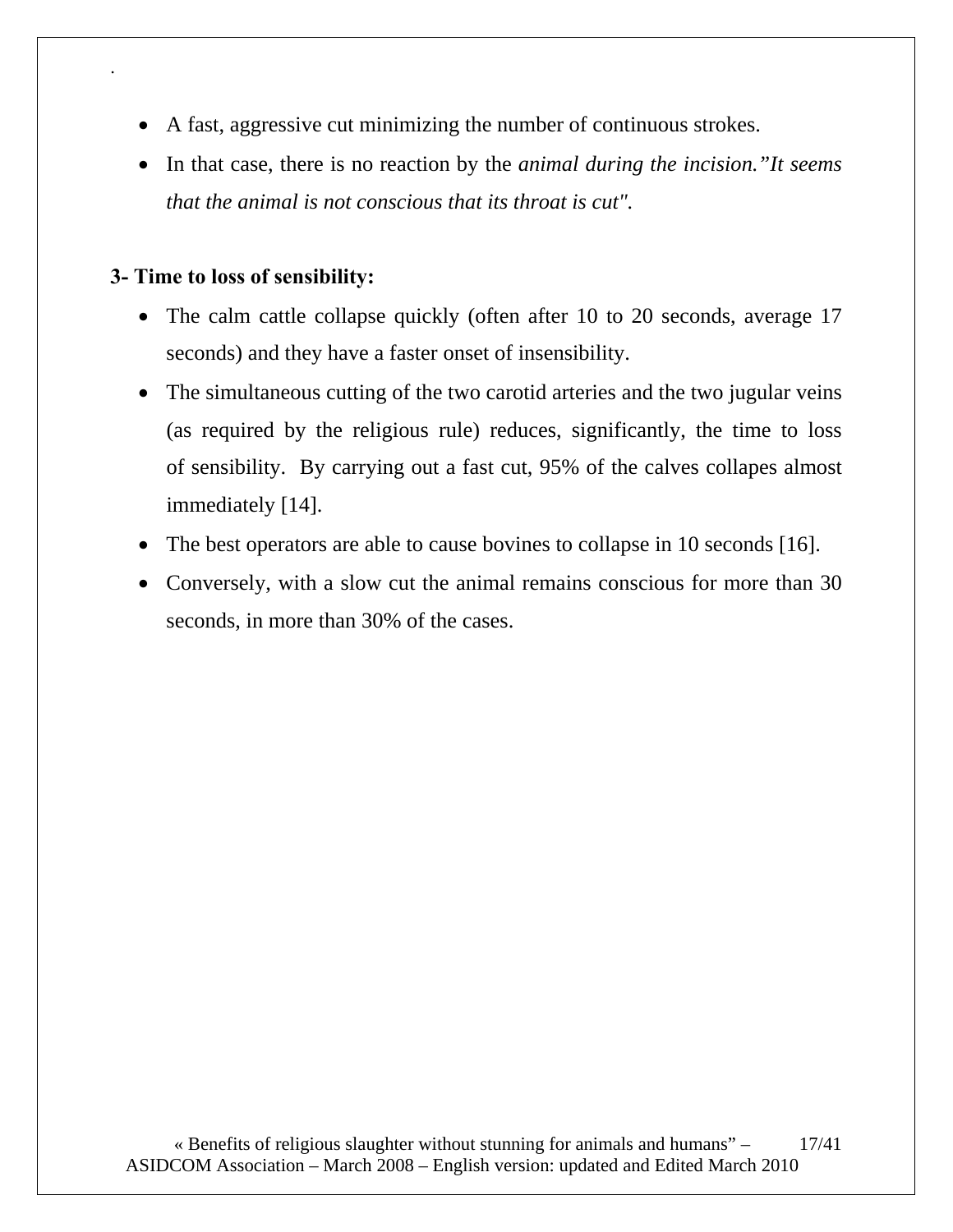

.

**Figure 2: General diagrams of the ASPCA BOX for religious slaughter (http://www.grandin.com)** 

Thus, if attention is paid to the design, construction and operations of the slaughterhouse, with a staff trained and aware of the methods of handling animals; religious slaughter is very compassionate to animals.

# *b) The perception of pain in animals at the time of religious slaughter without or with stunning*

Those opposed to religious slaughter often disregard dedicated scientific work on religious slaughter, such as those studies published by Grandin and Regenstein [13] and by Schulze and Hazem [14] from Germany. With respect to French studies, one can also quote the theses of veterinary doctors Pouillaude-Bardon [17] on "Religious Slaughter in France" and of Luc [23] on "Jewish Religious Slaughter and Animal Welfare".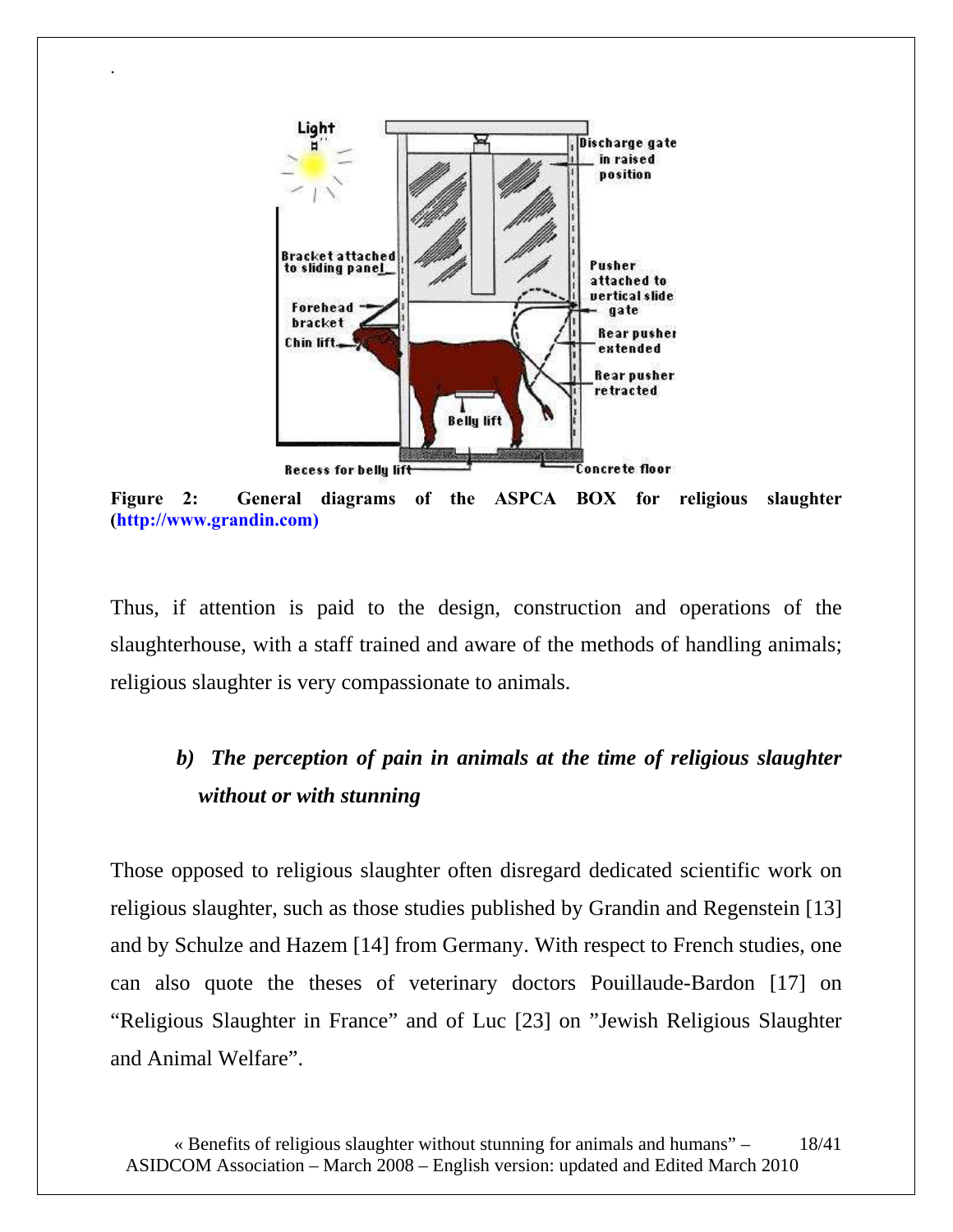Although direct bleeding is very different from pre-slaughter stunning, we would like to note that Muslims do not do this with the idea of making their animals suffer. Quite to the contrary, it is perceived as being the most natural method and the least painful.

.

Professor Schulze and Dr. Hazem [14] of the University of Hanover undertook a comparative study of various methods of slaughter: religious slaughter by direct bleeding and slaughter with stunning using a gun ("captive bolt") followed by bleeding. To measure in an objective way the pain, the authors took care to obtain an electroencephalogram (EEG) and an electrocardiogram (ECG) for each animal.

The experiments show that recordings of the EEG done on the animals slaughtered by direct bleeding did not show any change between the moments before the bleeding and after the bleeding, thus clarifying the fact that the animal does not feel pain during and after the incision (measurements were taken on 17 sheep and 10 calves). The state of unconsciousness (major sleep) is detected between 4 and 6 seconds for sheep and around 10 seconds for the calves. The flat EEG (brain death) is reached after 13 seconds for the sheep and 23 seconds for the calves. The ECG showed an increase in the heart rate to 240 beats per minute in the 40 seconds after the bleeding of the sheep and 280 beats per minute in the 40 seconds after the bleeding of the bovines, which correlated with the phenomena of convulsion of the body as is generally observed.

Concerning the measurements taken on the stunned animals (6 sheep and 5 calves), serious disturbances were observed in the EEG after the application of the gun. The flat EEG is reached after 28 seconds for 4 calves. They also noted the following phenomenon for two sheep: whereas the activity of a half of the brain is

<sup>«</sup> Benefits of religious slaughter without stunning for animals and humans" – ASIDCOM Association – March 2008 – English version: updated and Edited March 2010 19/41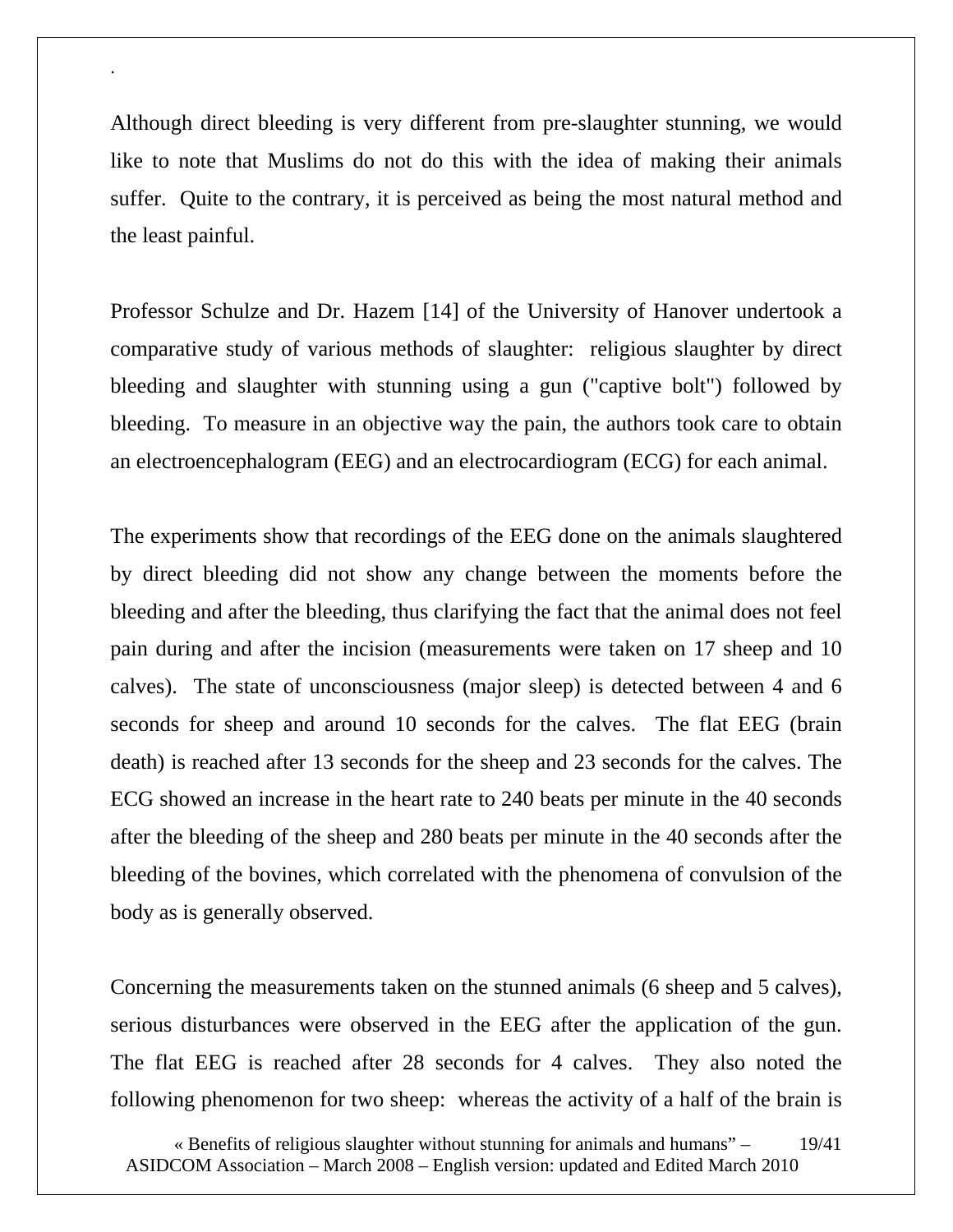stopped, the other part presents intense activity until the bleeding stops. The bleeding that occurred after stunning resulted in a stopping of cerebral activity. Recordings of the ECG showed values higher than 300 beats per minutes after stunning. More over, differences were observed during measurements of pain by thermal stimulation carried out on some animals: nothing was detected after the direct bleeding, while an increase in the pain was observed for a sheep after the stunning.

.

The authors concluded that if the direct bleeding is done well (adequate equipment, and a cut that is deep and rapid), it is more effective than the stunning by gun (i.e., the flat EEG was reached more quickly); and that methods of direct bleeding, following these studies should be reconsidered by European authorities so that religious slaughter is not an "exception" within the framework of religious freedom but is in fact a more humane form of slaughter.

Other measurements of the EEG during direct bleedings were studied in the thesis of S. Mr. Pouillaude [17]; the results are presented in Table 1. The author makes the same observations: no modification of the EEG at the time of the incision, the state of unconsciousness is reached after 5 seconds for sheep and calves. Brain death is detected at the latest after 32 seconds for the sheep, and at less than 25 seconds for 4 calves and at 45 seconds for 1 calf. For S. Mr. Pouillade, the loss of consciousness is directly related to the loss of irrigation of the brain: *"In 2,5 to 5 seconds after sticking, the data shows similarities with those of sleep. Then of anaesthesia: the frequency of the waves notably decreases, and their amplitude increases; the animal thus sinks into unconsciousness very quickly after the cut, which also causes no modification of the EEG. The phenomenon of a fast loss of*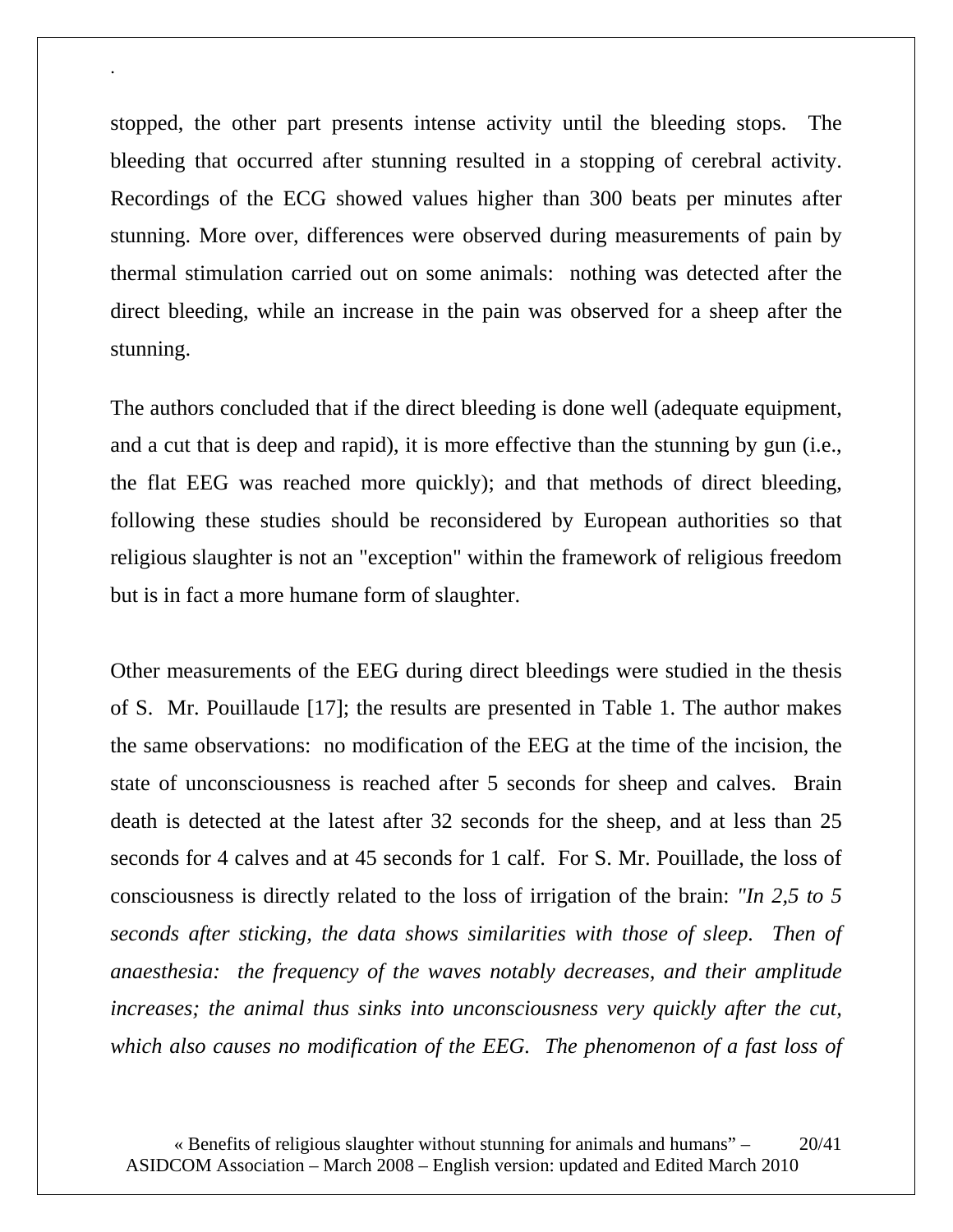*consciousness is due to the rapid stopping of the cerebral irrigation, which involves the fast anoxia of the brain and the stopping of its operation".* 

.

| SECTIONING of the BILATERAL CAROTID OR RELIGIOUS SLAUGHTER |                |             |                 |                        |                                |  |  |
|------------------------------------------------------------|----------------|-------------|-----------------|------------------------|--------------------------------|--|--|
|                                                            | Normal         | Normal      | Time of         | Modified               | Modified                       |  |  |
|                                                            | Frequency      | Amplitude   | Modification    | Frequency              | Amplitude                      |  |  |
| S                                                          | 14 to 41 $c/s$ | 4 to 118 iV | 2.5 seconds     | $8.30 \text{ c/s}$     | 18-128 iV                      |  |  |
| H                                                          |                |             | 5 seconds       | $3.5 - 15 \text{ c/s}$ | 20-190 iV                      |  |  |
| E                                                          |                |             |                 |                        |                                |  |  |
| E                                                          |                |             |                 | Unconscious animal     |                                |  |  |
| P                                                          |                |             |                 |                        |                                |  |  |
|                                                            |                |             | 32 seconds      | function               | Flat EEG: Stoppage of cortical |  |  |
|                                                            |                |             |                 |                        |                                |  |  |
| $\mathbf C$<br>A                                           | 20 to 35 $c/s$ | 4 to 130 iV | 3 seconds       | $11-26$ c/s            | 12-200 iV                      |  |  |
| L                                                          |                |             | 5 seconds       | $4 - 19$ c/s           | 30-260 ìV                      |  |  |
| $\mathbf V$                                                |                |             |                 |                        |                                |  |  |
| E<br>S                                                     |                |             |                 | Unconscious animal     |                                |  |  |
|                                                            |                |             | 45<br>seconds   | Flat<br>EEG:           | of<br>Stoppage                 |  |  |
|                                                            |                |             | (25)<br>seconds | cortical function      |                                |  |  |
|                                                            |                |             | 4 calves<br>for |                        |                                |  |  |
|                                                            |                |             | out of $5$ )    |                        |                                |  |  |

**Table 1: Evolution of the state of the animal during and after sticking for sheep and calves [ 17 ]** 

Moreover, S. Mr. Pouillaude emphasized in his work the obvious difference of the level of stress felt according to each type of slaughter (see Figure 3). The glycemia remains normal at the time of religious slaughter. A hyperglycemia is noted in the other cases, this translates to a state of stress of the animal [17].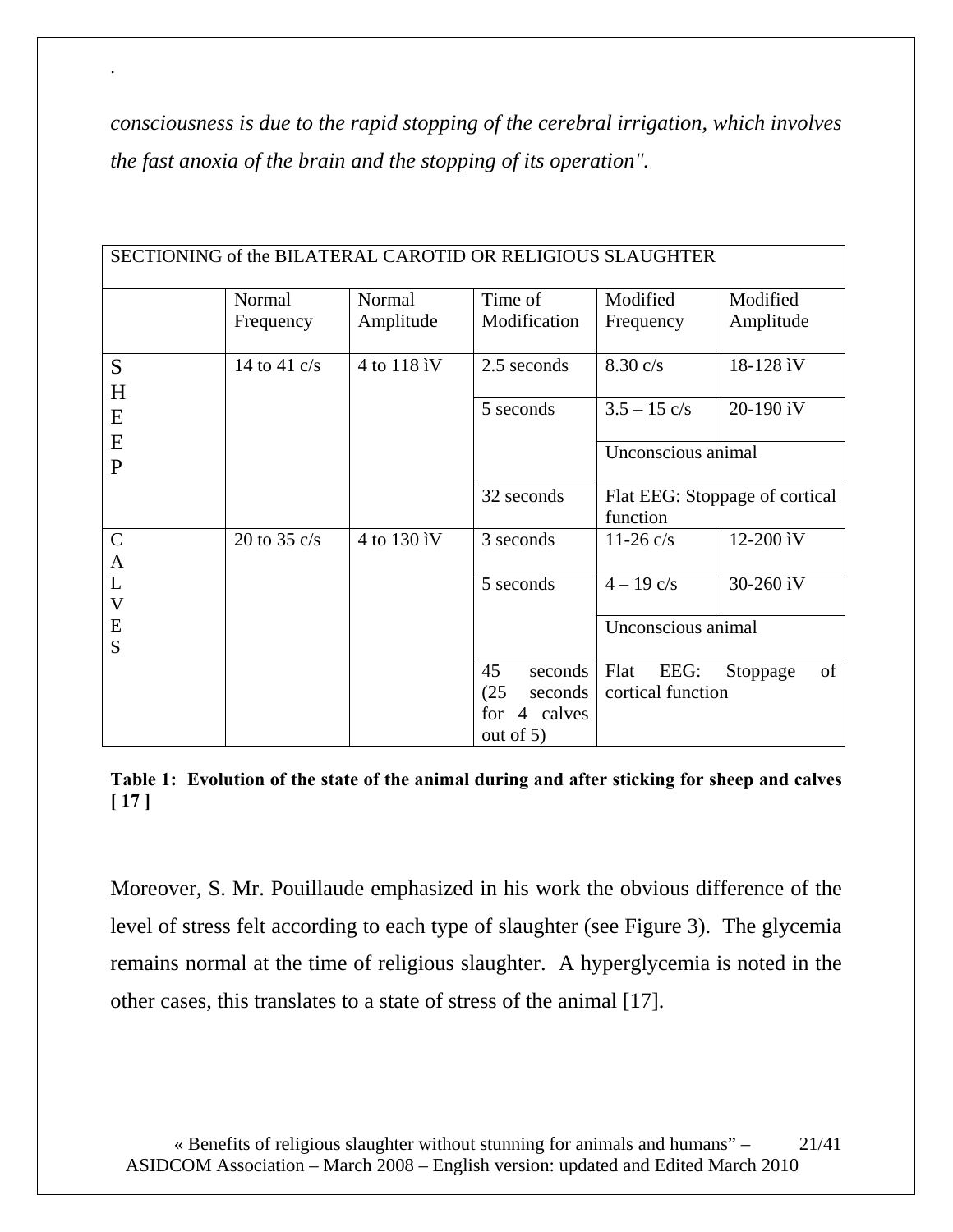#### 3 Glycemia in g/l

.

.



**Figure 3: Evolution of stress: measurements of glycemia in the blood of the animal during slaughter by various methods [17]** 

Suspending, then Bleeding Destruction, then Bleeding on the ground.

As for the perception of pain, the quality of the equipment used and the speed of slaughter are significant factors:

*"When the instrument is well sharpened and the slaughter is fast, the incision does not cause in the animal a defensive movement and there is no immediate reaction (...).* On the contrary, voluntary defensive movements were observed in stunned *animals at the moment when the knife is inserted in the animal to slice the chinstraps and the carotids"* [17].

Following the collection of these scientific data, S. Mr. Pouillaude comes to the following conclusion: *"religious slaughter would thus be a less stressing mode of slaughter. Conclusions of all the scientific experiments converge towards a firmly supported certainty: properly carried out, religious slaughter is the most humane* 

« Benefits of religious slaughter without stunning for animals and humans" – ASIDCOM Association – March 2008 – English version: updated and Edited March 2010 22/41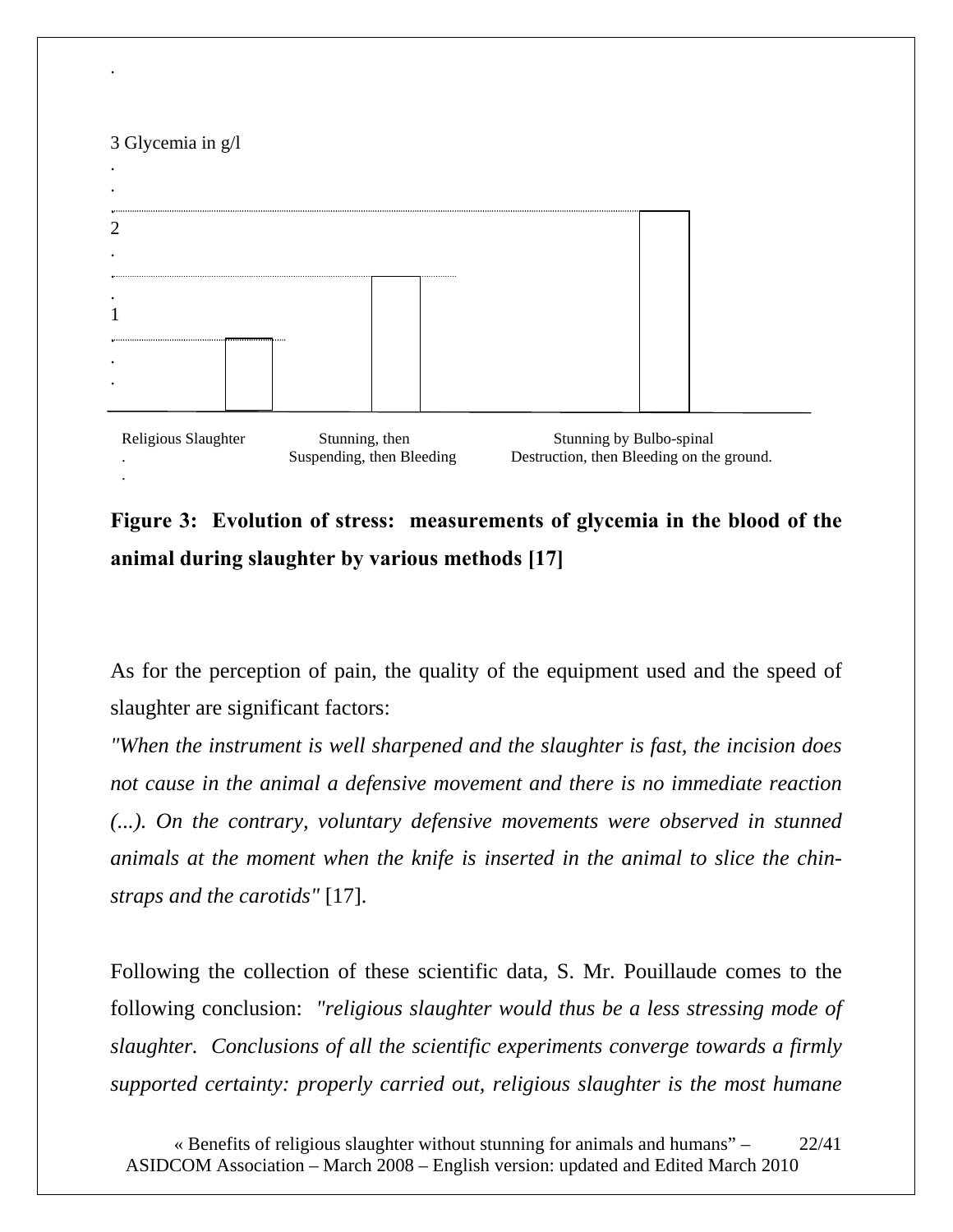*way because it leads to less trauma to animals to be killed to be consumed for its meat"* 17].

.

With the evaluation of these scientific studies on religious slaughter, one can only note that religious slaughter is at least equivalent to the other methods of slaughter and possibly even better. One must wonder why there is antipathy towards this method of slaughter so that European citizens of the Jewish and Muslim faiths are forced to practice their religious slaughter as an "exemption" when it has been proven to be at least "equivalent" to the other processes.

The same conclusions are reached in the thesis on "Jewish Religious Slaughter and Animal Welfare" by Michel Luc (National Veterinary Schol of Lyon) [23] on the method of direct bleeding within the framework of religious slaughter (namely shechita, the Jewish method of religious slaughter that is almost identical to that of the Muslims):

*"the French and European regulations do not grant to them, however, the right of their existence but only by way of an exemption from the obligation of slaughter with preliminary stunning. We are astonished by this precarious statute, because the results of physiological research studies on shechita and on other modes of slaughter would justify an equality of rights".* 

## *c) Uncertainty about the beneficial role of stunning and problems involved in its application*

There are several methods of stunning animals. Each of these methods has its inherent problems and its rate of failure. For more information, the reader can find in Appendix 2 a summary table of the methods of stunning and problems of each of

<sup>«</sup> Benefits of religious slaughter without stunning for animals and humans" – ASIDCOM Association – March 2008 – English version: updated and Edited March 2010 23/41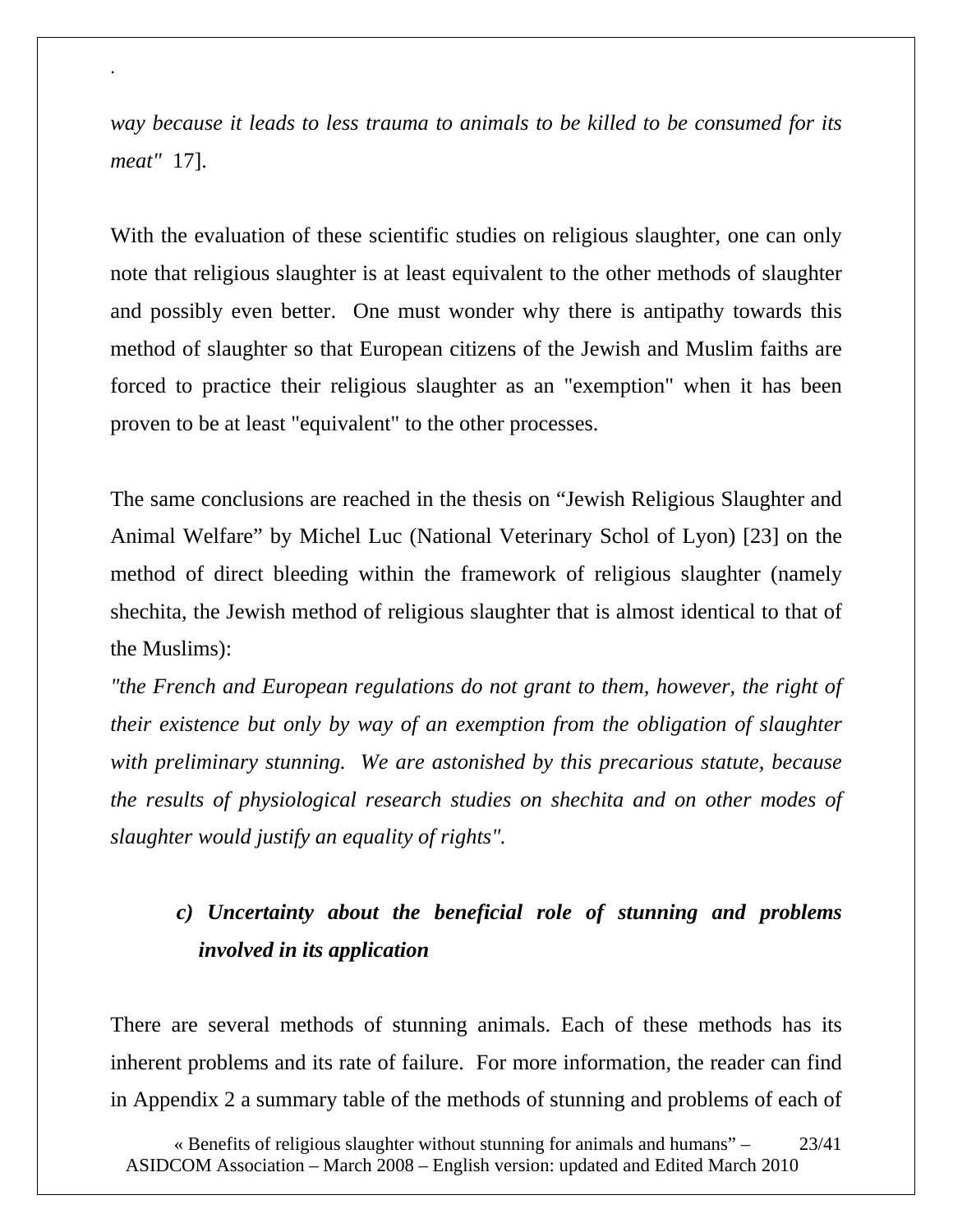them with respect to animal welfare as published recently as an official document by the OIE (the Animal World Health Organization)" [18].

#### **Uncertainty about the beneficial role of stunning animals**

.

The prior stunning of animals is generally considered in Europe as being the least painful method of slaughter. But are we really **certain** that **stunning is the most beneficial for animals** or are we simply responding to **emotional and passionate judgements?** 

For the sociologist Noélie Vialles, the stunning is appreciated much more by the public as it is less spectacular and consequently appears to be less painful, but without assuring the public that it is actually an efficient process [12]:

"*Generally, the analyses of people who are supposed to know conclude that it is not certain concerning the stunning prior to bleeding; but that the spectacle of the direct bleeding appears to be more violent and painful to the human observer, thus humans should watching it, whatever the results are for the animal. What stunning eliminates, most surely, is therefore human discomfort.* 

*"If there is suffering it is at the time of stunning, it is so short and brutal for the animal that it has no time "to feel it". However, these appearances should be checked. Scientists are much less assured. It is true that the stunning removes any signs of visible suffering or, more exactly, any interpretable movement in terms of suffering".* 

A very relevant question is raised by NR Vialles about the efficiency of the insensibilization: **Does the processes of stunning remove suffering itself, or the possibility to manifest it?** [12]

« Benefits of religious slaughter without stunning for animals and humans" – ASIDCOM Association – March 2008 – English version: updated and Edited March 2010 24/41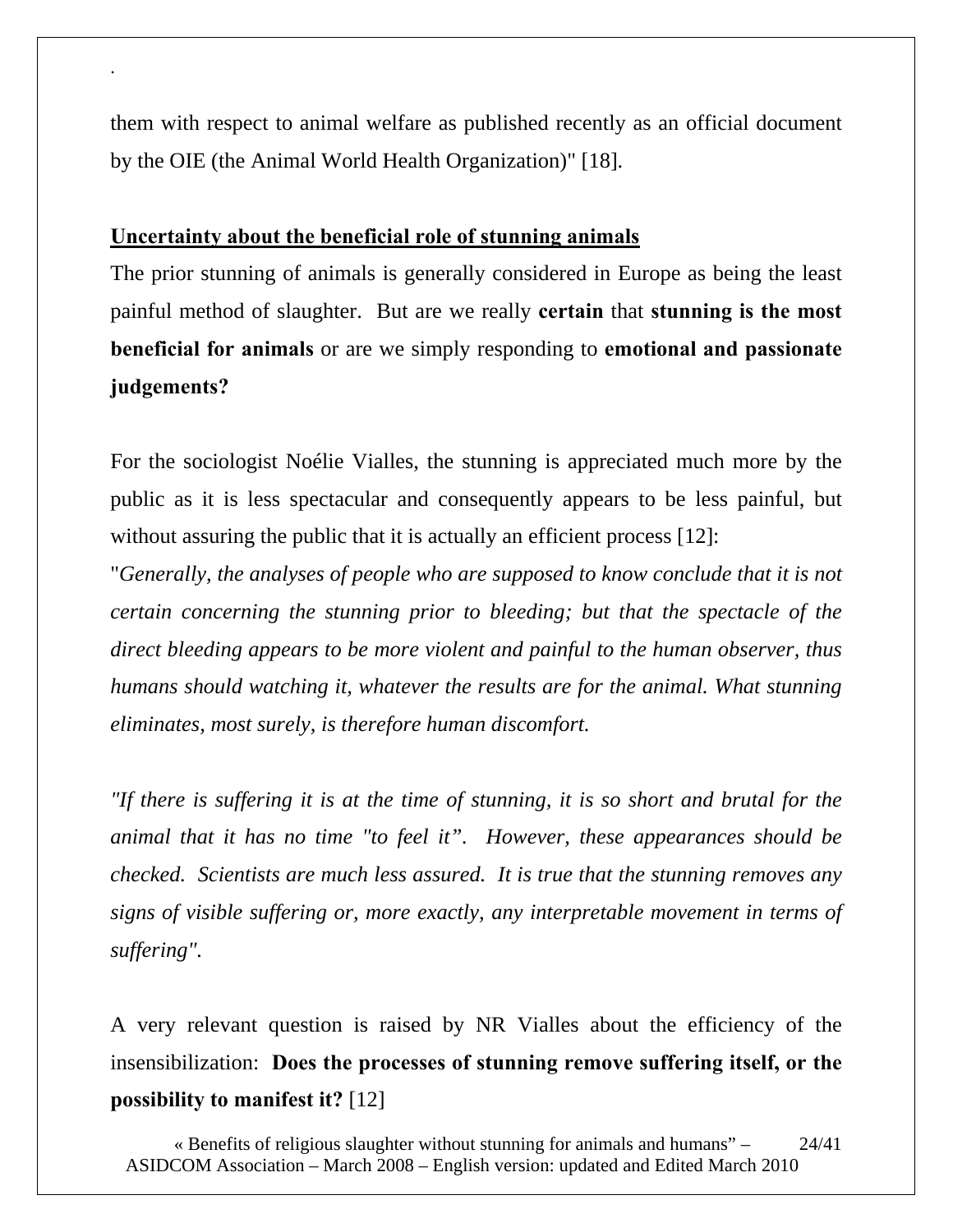She puts forward an evaluation of certain methods classically used to evaluate pain, and, in particular, **the exploration of the reflexes of the eyelid, cornea and the legs.** Suppression of these reflexes at the time of stunning can come from a driving paralysis directly induced by these methods (e.g., electronarcosis) without modifying cerebral functions [17]. In the case of religious slaughter, the animal can be insensitive to the pain because of brain death (flat EEG) but these reflexes can persist for one to three minutes (sheeps and calves) [17].

.

By way of illustration, one can quote the work of Schuzle et al. (see part II-b): Calves slaughtered by direct bleeding show brain death (flat EEG) at the latest after 23 seconds, while for calves slaughtered with a captive bolt gun the flat EEG is reached after 28 seconds. Thus, in spite of the misleading appearance of "the effectiveness" of stunning by captive bolt (i.e., the immediate collapse of the animal, without convulsion of the body, or of bloodsheding...), the brain death does not occur until later than that by religious slaughter.

In his thesis the veterinary surgeon Mr. Luc [23] affirms that the absence of pain during stunning is not firmly proven, and it is further estimating that the disturbances observed when measuring the EEG at the time of the stunning must be regarded as a sign of pain:

*"Nothing indicates that the electric discharge is not by itself painful and felt at least during the time necessary for analgesia, when it exists. There are even question raised in the case of the captive bolt. That is, there are as many difficult questions as for the case of religious slaughter, especially with the use of the EEG as a tool in both cases (mechanical and electric stunning) with disturbances inherent in the method itself: such as electrical disturbances,and cranial impact that make* 

« Benefits of religious slaughter without stunning for animals and humans" – ASIDCOM Association – March 2008 – English version: updated and Edited March 2010 25/41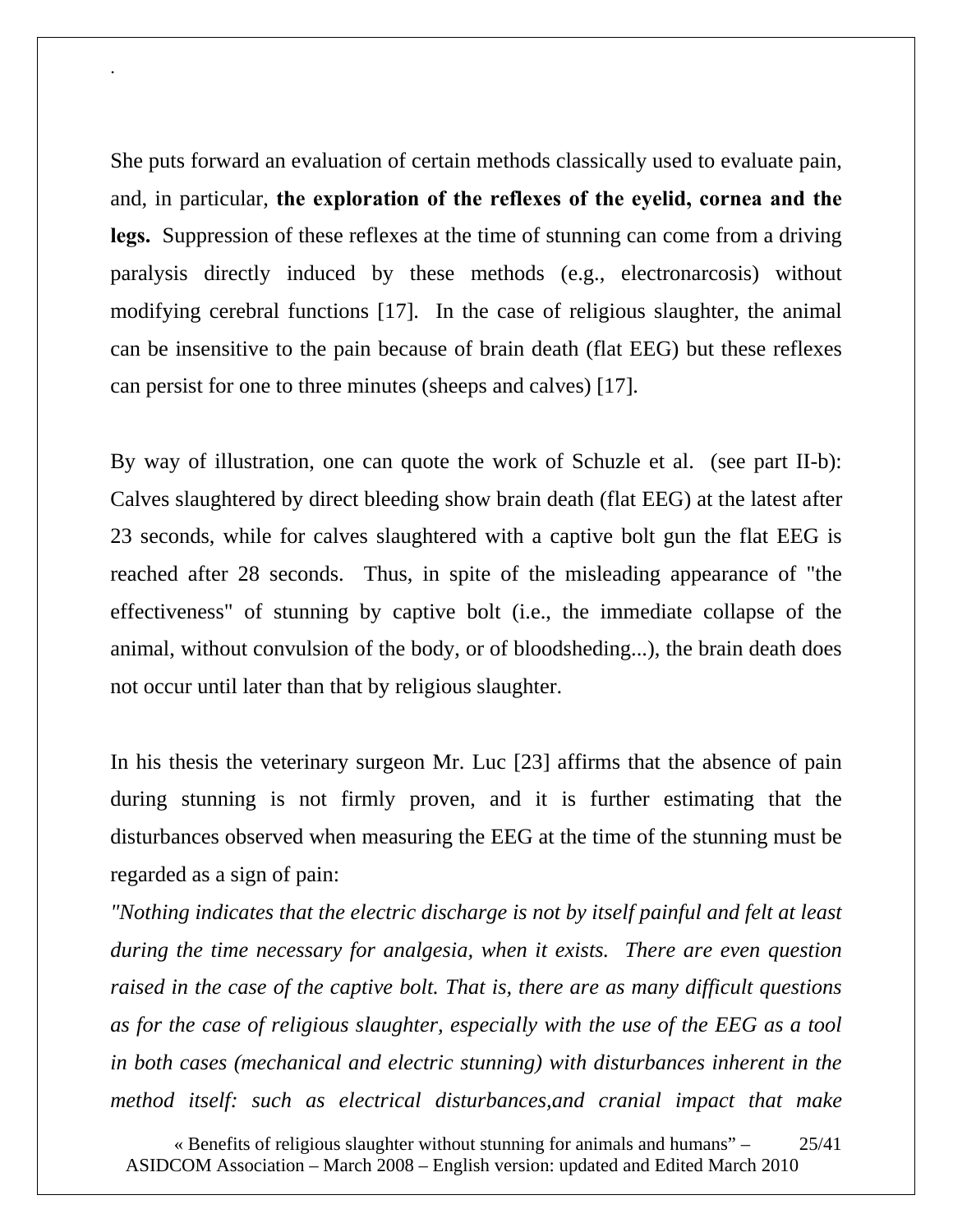*interpretation difficult. Nevertheless, experiments in human clinics show that such traumas, although not unequivocal, would suggest that they are painful".* 

.

In addition, there is also the opinion that the total motor activity of the animal does not constitute a criterion for the absence or presence of suffering: *"... drugs, electricity or fear can produce a paralysis of the voluntary muscles so that the animal cannot move or shout. The sensitive parts of the nervous system, are, however, not affected ".* 

Studies also show the unhumane characteristic of certain methods of stunning. For example, Blackmore (1982) concludes that "head only" electric stunning" (method illustrated in Figure 4) has serious concerns:

"*the electric stunning of calves by the 'head only' method is inhumane under all circumstances*" [21]



**Figure 4: Electrocution of a lamb by the "head only" method. (www.islamonline.net)** 

#### **Application of electronarcosis and questions about its "reversibility"**

 The Muslim Council of Great Britain raised the following points concerning the rates of failure and the problems inherent in stunning [19]:

« Benefits of religious slaughter without stunning for animals and humans" – ASIDCOM Association – March 2008 – English version: updated and Edited March 2010 26/41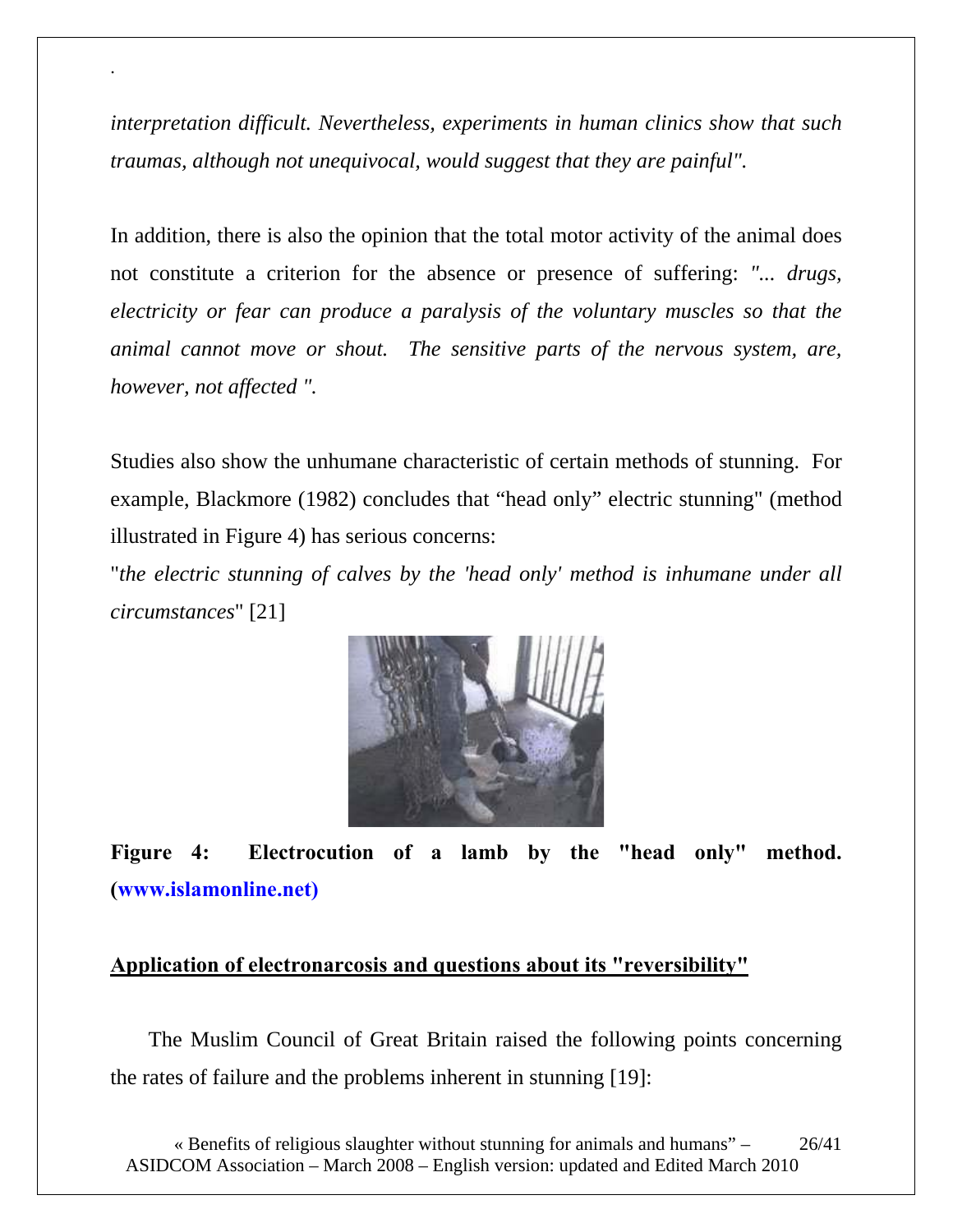• A resumption of stunning is difficult to realize and exposes the animals to considerable pain and stress.

.

- An improperly stunned animal cannot be detected and passes through the slaughter while being conscious in a process conceived for animals that are supposedly "not-conscious".
- Stunned animals (by the method of electrocution to the head only) regain consciousness before slaughter – the time from stunning is not necessarily respected. Grandin advises slaughter within 10 seconds after stunning (whereas other sources advise 20 seconds). In practice, the time from electrocution to slaughter is difficult to control. Consequently, great suffering will be endured by millions of animals (almost 1 out of 5) that will regain some degree of consciousness and will pass through a mechanical procedure conceived for unconscious animals (see Table 2 below) leading to significant pain and stress.

| Animal         | Total numbers of<br>stunned and | Stunned animals found to be<br>conscious during slaughter |                    |  |
|----------------|---------------------------------|-----------------------------------------------------------|--------------------|--|
|                | slaughtered animals             | number (in million)                                       | Percentage $(\% )$ |  |
| <b>Bovines</b> | $2,3$ M                         | 0,23                                                      | 10                 |  |
| Sheep          | 18,7 M                          | 5,0                                                       | 26,7               |  |
| Pigs           | 16,3 M                          | 1,8                                                       | 11,0               |  |
| Total          | 137,3 M                         | 7,03                                                      | 19,0               |  |

**Table 2: Number of animals found conscious during slaughter, in millions [19]** 

« Benefits of religious slaughter without stunning for animals and humans" – ASIDCOM Association – March 2008 – English version: updated and Edited March 2010 27/41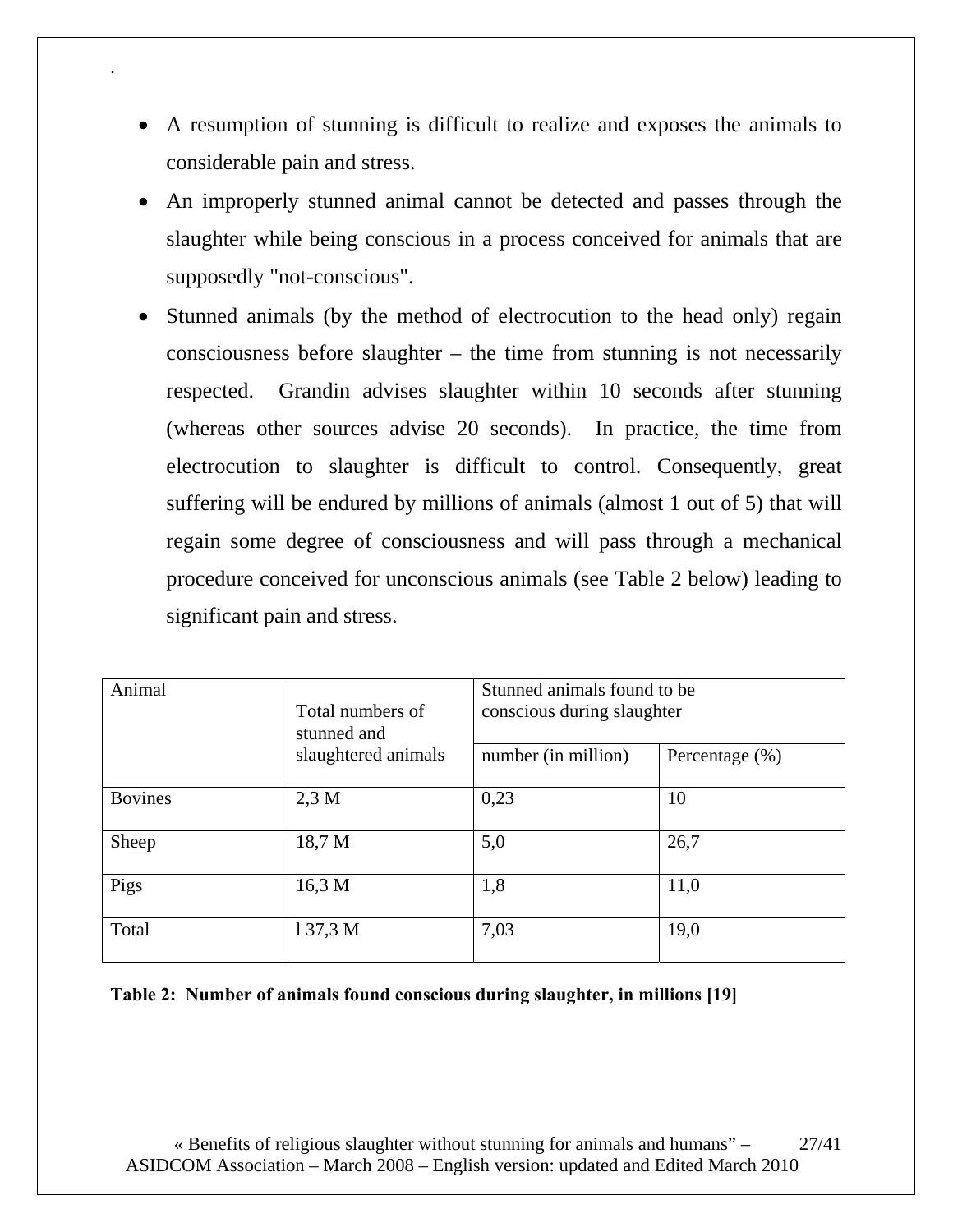With respect to France, are there any studies on the extent of the phenomenon of "return of consciousness"? What is the status of the devices for electronarcosis in France? Are there any investigations, or figures?

.

Following a bibliographical study on the method of "reversible" stunning, the Academy Veterinary in France suggests that *"pigs, cattle, and sheep thus remain in a "reversible" state of insensitivity after electrocution. If the cutting of the jugular is carried out quickly, as required in the code of practices, in the 15 to 20 seconds which follows the application of the electrical current, the animal is insensitive and dies of haemorrhaging*" [20]. Reading of this conclusion, one must wonder whether the practical conditions of commercial slaughter are ready to rigorously maintain the time between the electrification and the bleeding of the animal, thus either risking a return of consciousness (the electric discharge was then used only to increase the suffering of the animal) or the death of the animal (electrocution, which is invalid for religious slaughter). Religiously slaughtered animals have been proven scientifically to be insensitive when it dies of haemorrhaging. Why does it have to undergo an additional suffering with useless electrification?

The fatwas that tolerate electronarcosis suppose that the process does not cause the death of the animal before the bleeding and does not influence its health, i.e., it would be able to return to a normal life if the bleeding is not carried out. A stunning that is known as "reversible" is supposed to meet these criteria. **This concept of reversibility is difficult to clarify** knowing that **the effectiveness of the stunning depends on many factors (size of the animal, species of the animal, state of stress and tiredness, amperage and frequency of the electrical discharge, time of application of the discharge, speed of the slaughter chain, quality of the contact of the electrodes with the animal, ...)** 

<sup>«</sup> Benefits of religious slaughter without stunning for animals and humans" – ASIDCOM Association – March 2008 – English version: updated and Edited March 2010 28/41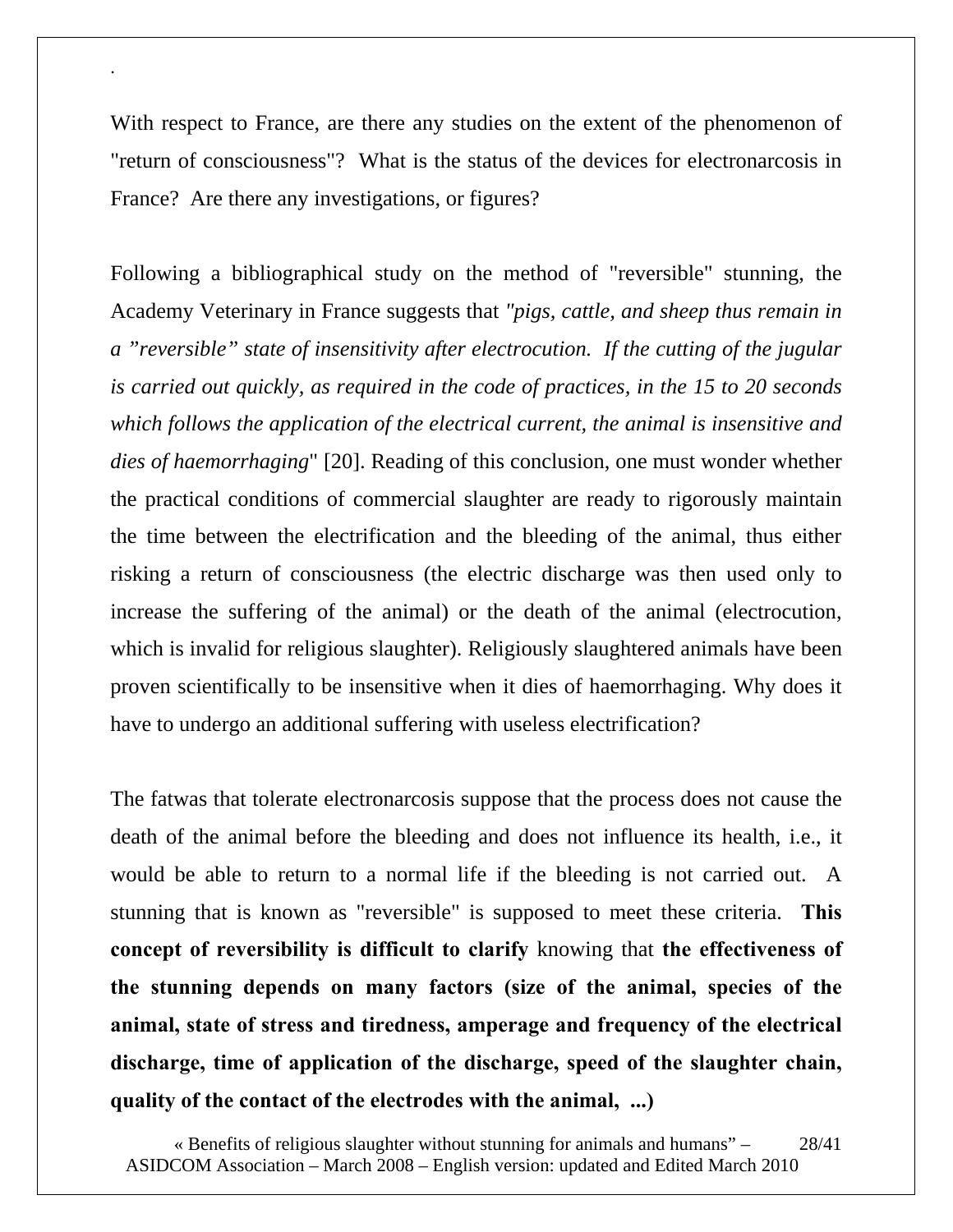In the slaughterhouse the control of the reversibility is very empirical, as we can note in the schedule of conditions of one of the organizations providing certification: *"the voltage can be lowered by the controller in the event of tiredness or of stress noted on a batch of poultry being slaughtered" [4].* 

.

Furthermore, studies show alarming figures that worry the Muslim consumers because of the high lack of "reversibility" of electronarcosis. They noted **three possible situations after electronarcosis: a third of the poultry died, a third were in a state of unconsciousness and the last third were in a state of consciousness** (FAWC 1982) [22]. With the existence of these figures, how can one guarantee to the consumers, for a continuous processing chain with birds with different conditions that sorting between the dead and the unconscious animals occurs? Given the number of significant parameters involved, it seems very difficult to use laboratory criteria under industrial conditions.

The European Council of Fatwa and Research has issued a fatwa concerning the prohibition of consuming poultry slaughtered by preliminary stunning because of the significant number of birds that die before slaughter (see Appendix 1).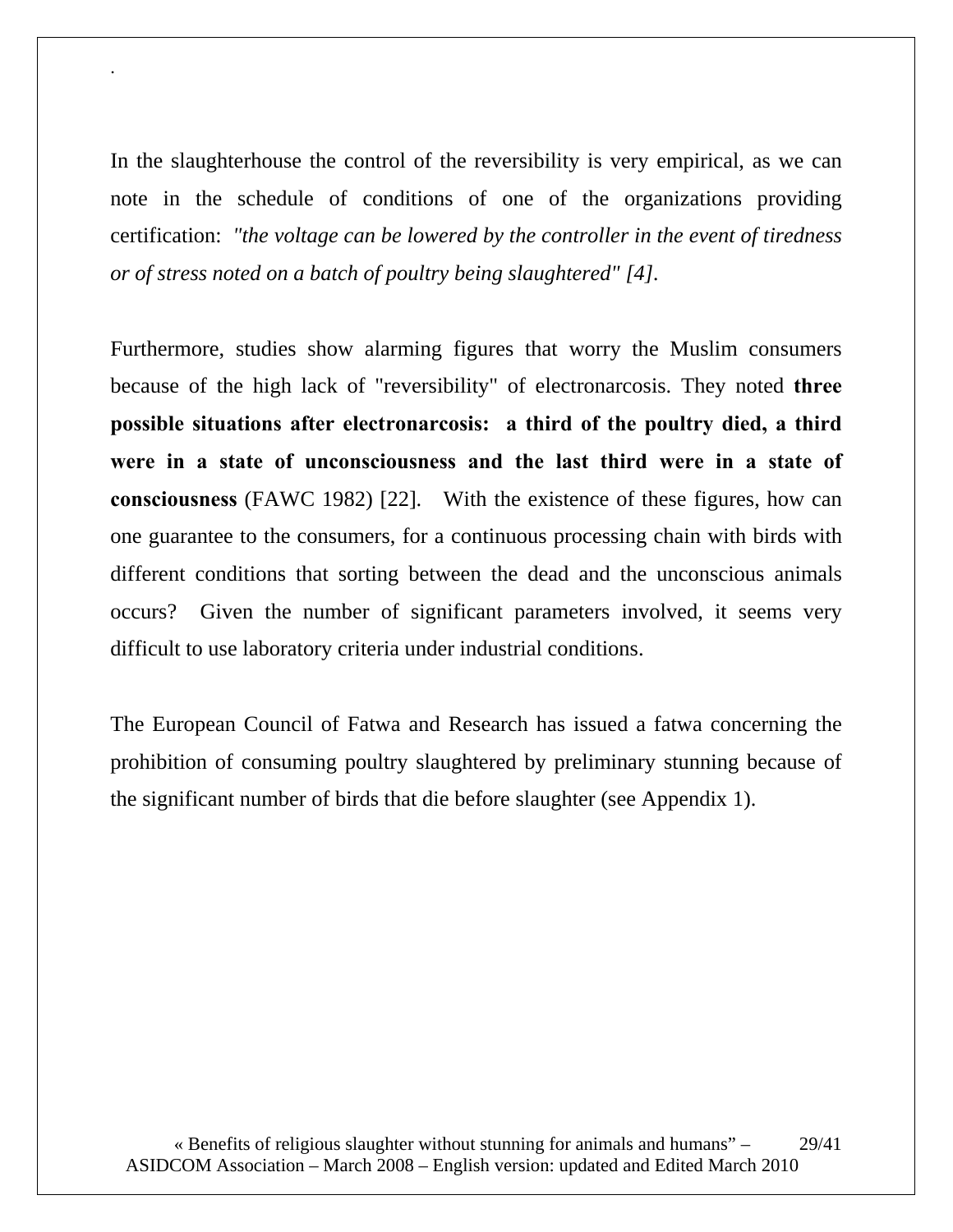

**Figure 4: The poultry slaughter line before the vat where electronarcosis occurs, where one notices the way in which a bird can avoid electrification (www.islamonline.net )** 

#### *d) Risk to the health and the safety of humans*

.

*"Religious slaughtered animals give a better hygienic quality of meat. Differences*  between a normal meat and a religious meat lie primarily in the speed of *appearance of pH 5,4 and the rigor mortis, in the persistence from these two characteristic, and in the water content, less in the case of the halal meat"* [17].

#### *e) Scientific description of religious slaughter*

"Then, by using a very, very sharp knife (which should be kept like a surgeon's knife in sharpness and cleanliness, as previously stated by Dr. Ghulam Khan (UFAW, 1971)), *a deep swift cut* is done instantaneously and quickly to the blood vessels of the neck (the two caroid arteries which carry blood to the brain and head, the two jugular veins which bring blood from the brain back to the heart), the trachea (windpipe) and the oesophagus (gullet), but the central nervous system (the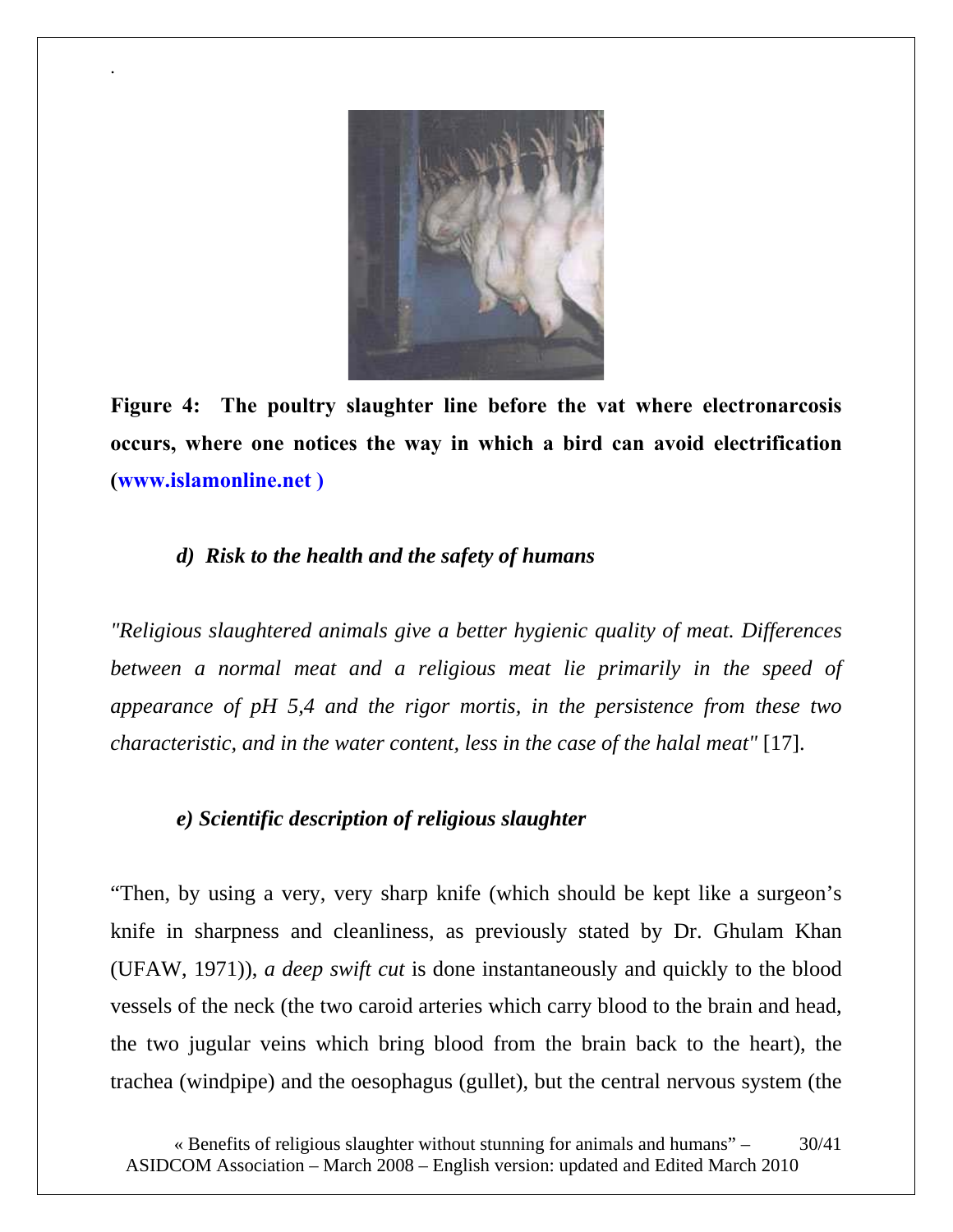spinal cord) should be kept safe and intact (not cut)." (Paragraph translated from reference [21].)

.

This deep, large cut through all the blood vessels of the neck *causes acute blood loss and haemorrhagic shock*: we know the blood is under great pressure, especially in the big carotid arteries (systolic pressure) and at high speed and, according to physical law, the pressure always goes from the higher to lower resistance - the point of the cut is the point of low resistance for blood to and from the brain. As there is a fully intact, alive heart, most of the blood is going to be pumped and poured out quickly under pressure leading to a rapid *fall* in the blood pressure. Thus depriving the brain of its main source of oxygen and glucose, and with no blood which is necessary to keep the animal alive and functioning and able to deal with any perceptive sensation this leads to anoxia and almost *immediate loss of consciousness* (anesthetization or *"stunning"*). The cerebrospinal fluid pressure falls even more rapidly than the blood pressure because of the jugular veins being cut, which results in a deep shock and *further loss of consciousness.*

The animal at this stage after the cut is in a *stable and quiet state with no movement* or any distressed behavior. One would assume, if there was any pain or suffering, it would kick, move or show signs of aggitation. After this short resting phase, and because the brain is deprived of oxygen and blood due to the huge amount of bleeding, the heartbeats increase to increase the flow of blood to the brain and other deprived areas. Tonic and clonic involuntary contractions and convulsions start and occur as automatic physiological reflexes to send and push blood, especially to the brain. These contractions and convulsions are 'painless' (not, as the layman would imagine, that the kicking is due to the pain) especially when the animal is already unconscious and still has an intact spinal cord with functioning nerves to the limbs, muscles and organs. So, there is a huge amount of bleeding from the initial cut

« Benefits of religious slaughter without stunning for animals and humans" – ASIDCOM Association – March 2008 – English version: updated and Edited March 2010 31/41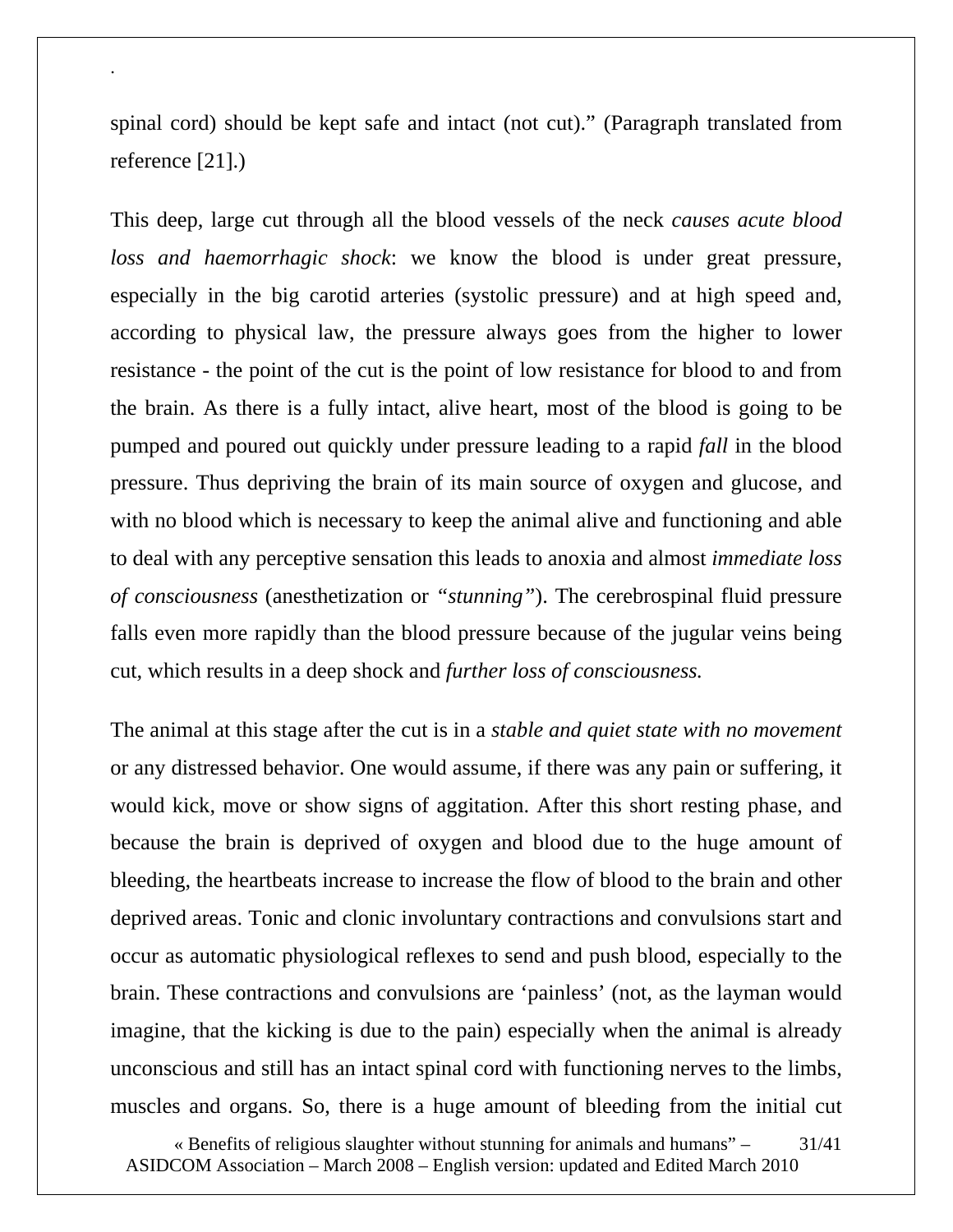followed by more blood loss due to the continuing squeezing pressure of these contractions and convulsions, leading to maximum bleed-out and less retention of blood in the carcass, giving a better quality of meat [both safer and healthier (this is like the direct method of slaughter, "*but without stunning"*)].

.

I would like to end this section of my talk with at least one testimonial from, for example, Lord Horder GCVO, MD, FRCP, who explained this type of slaughtering scientifically (and without the use of stunning):

*'The animal loses consciousness immediately. It is difficult to conceive a more painless and rapid mode of death; for a few seconds after the cut is made, the animal makes no movement, its body is then convulsed, the convulsive movements continue for about a minute and then cease. The interpretation of this fact is clear: the cut is made by a knife so sharp and so skillfully handled that a state of syncope*  with its associated unconsciousness follows instantaneously upon the severing of *the blood pressure. The movement of the animal which begins at about 90 seconds are epileptiform in nature and are due to the blood-less state of the brain (cerebral ischemia with complete anoxaemia). Sensation has been abolished at the moment of the initial syncope.'"*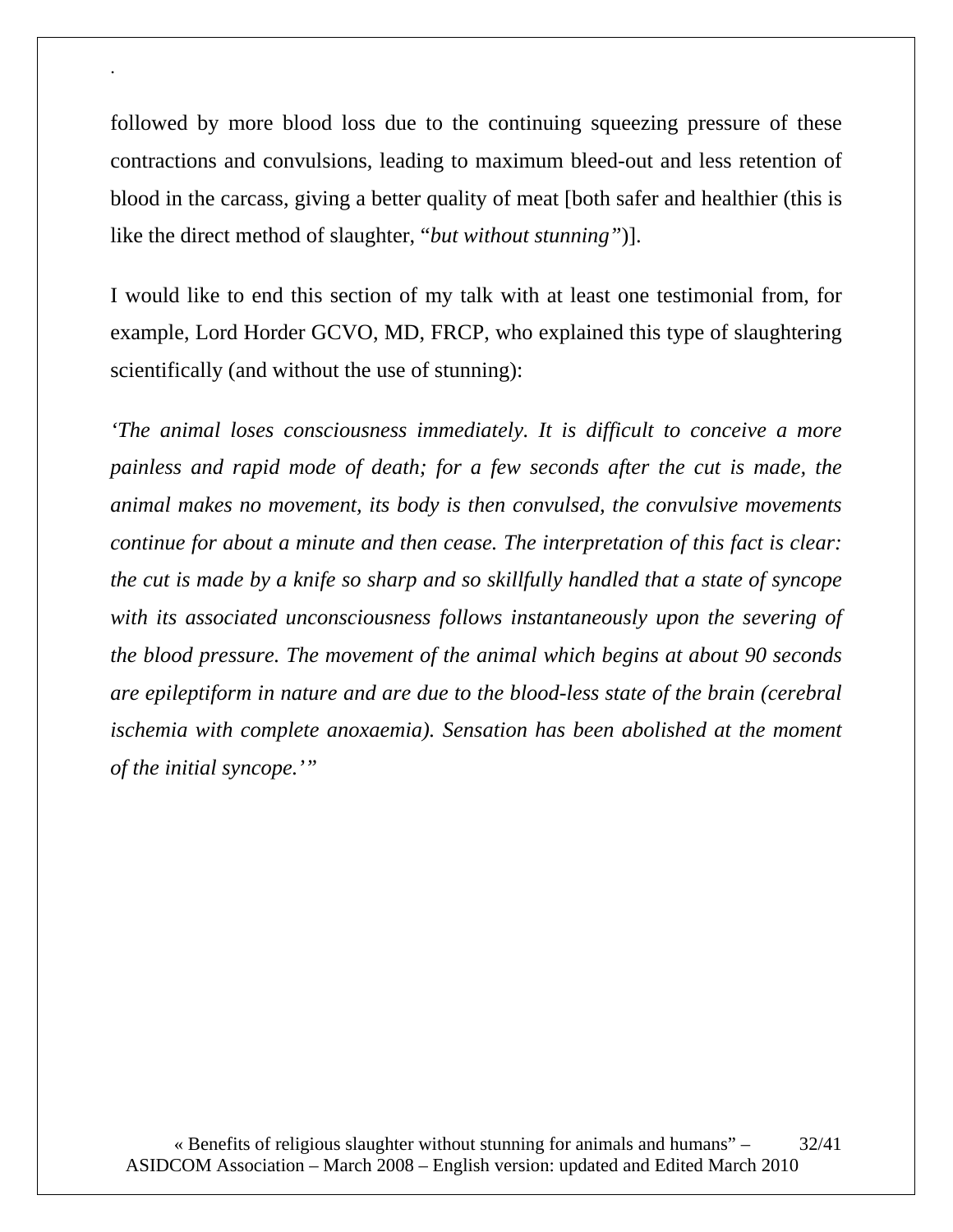### **Conclusion**

.

Scientific studies to examine the degree of reversibility of the different slaughter methods and to examine the anaesthetic effects of slaughter show that there are uncertainties with respect to animal welfare. In fact, intervals of the duration of insensitivity of the animal vary according to the author and even sometimes according to the individual (animal) in the work of a single research group.

Even the techniques used to detect insensibility may be inappropriate. For example, the exploration of the palpebral, corneal and legs reflexes can induce errors in the event of animal paralysis: suppression of these reflexes during conventional slaughter can come from driving paralysis (e.g., due to electrification), without a modification of the phenomena of centripetal conduction of the nerve impulse and integration of cortical function [17], [23]. However, death of the brain following the haemorrhaging within the framework of religious slaughter is more obvious. The maximum time (via measurements of the EEG) that a sheep needs to enter a phase of unconsciousness is 7 seconds.

Therefore, it would be more beneficial to direct our efforts towards the development and improvement of the structures within the slaughterhouses and to the improvement of slaughter restraining systems. Grandin thinks it is often a matter of improving the restraining system. After thirty years of practical experiments: *"in my opinion according to what I observed through several methods of restraint of the animal, this last is the one which answers best the welfare of the animal than the cut in itself"* [16]. From this point of view, stunning can be quite simply considered as a mask of the ill-treatment of the animal within the industrial framework. Concerning the Muslim religious slaughter in France, S.

« Benefits of religious slaughter without stunning for animals and humans" – ASIDCOM Association – March 2008 – English version: updated and Edited March 2010 33/41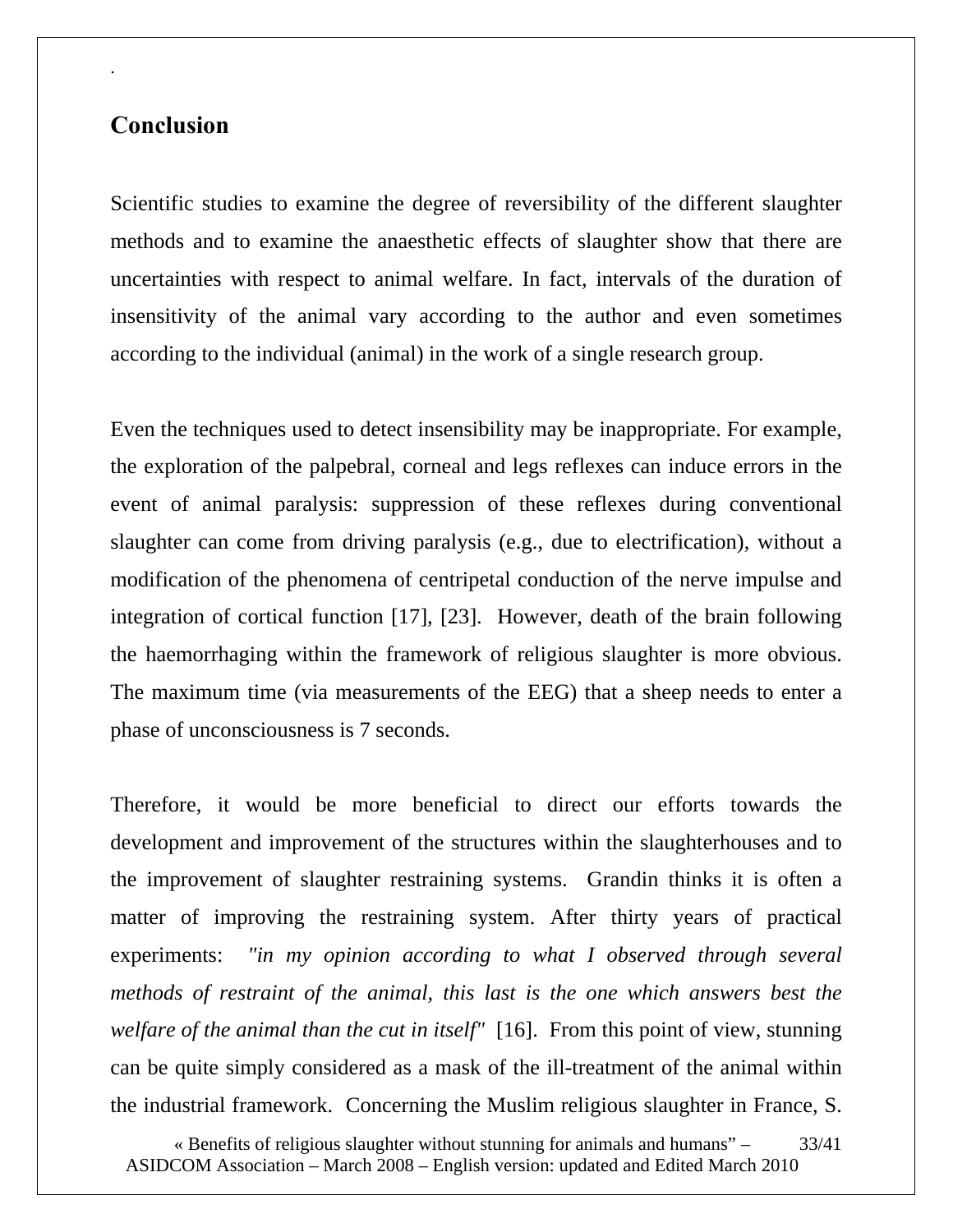Mr. Pouillaude recommends reopening some of the smaller slaughterhouses to devote them to Muslim religious slaughter which would be managed locally [17].

.

Finally, several scientific studies note the equivalence between religious slaughter and other methods of stunning with respect to the animal's welfare during the time just prior to death. Religious slaughter is even regarded as the less traumatic method according to several noted French veterinary surgeons. It is thus remarkable that it is not allowed to be practiced freely without depending on an exemption and that there is not a real equality of rights between religious slaughter (without stunning) and the other methods of slaughter with prior stunning.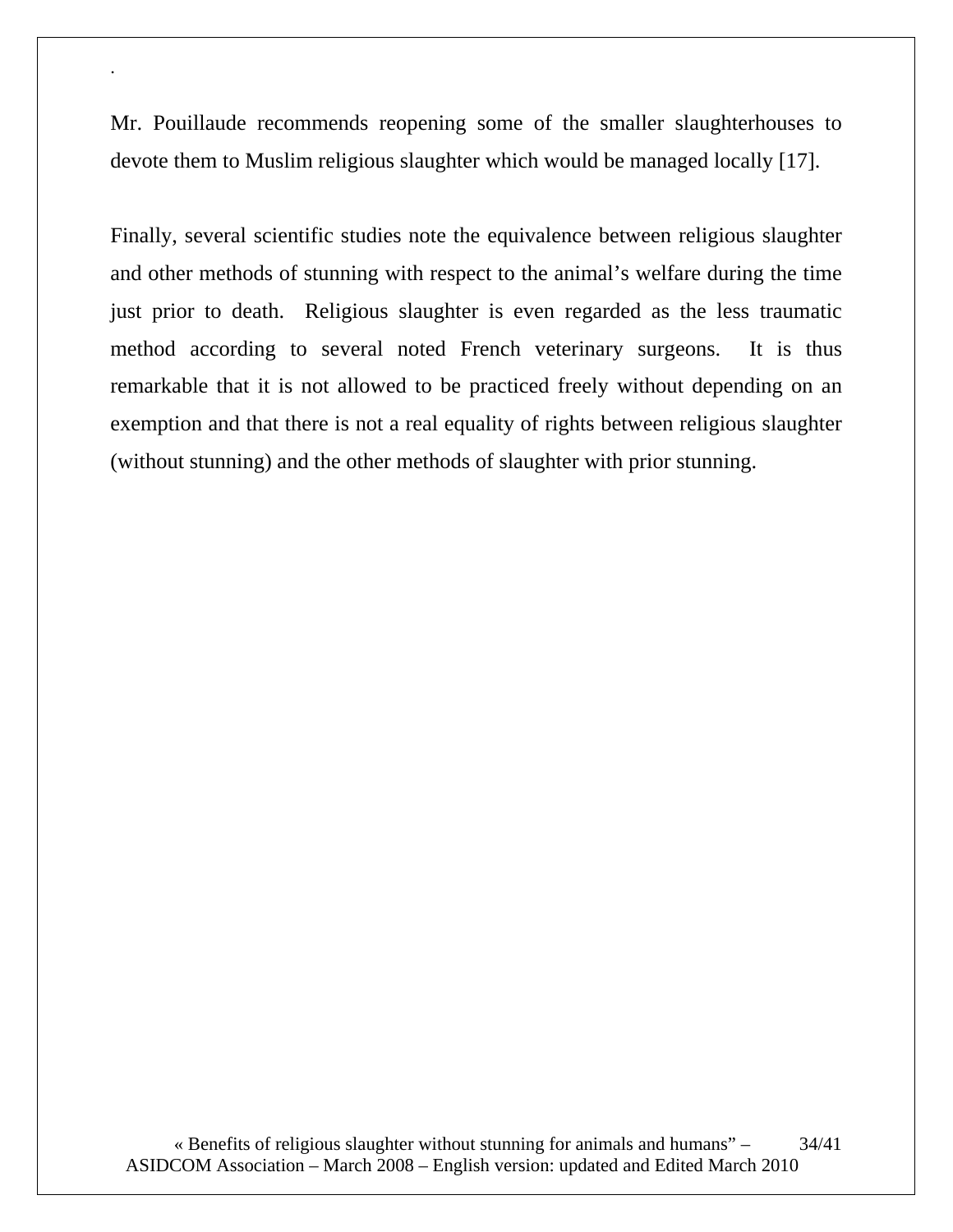### **References**

**[1] : « Appel à un contrôle islamique de l`abattage d`animaux en Europe » (In French), september 2007 : http://www.cfcm.tv** 

**[2] : Press Kit of Halal Expo, Paris, 26-27 march 2008** 

.

**[3] : Vidéo : « Contrôle Hallal de production en viande de volaille », (Abattage avec électronarcose), site Internet de l'ARGML(In French), http://www.hallal-mosqueedelyon.org/films.php** 

**[4] : Les chartes sont disponibles sur les sites Internet des certificateurs (In Frenche) (http://www.hallalmosqueedelyon.org - http://www.mosquee-de-paris.org/spip.php?article58 http://www.mosquee-evry.fr - http://www.halal-avs.com** 

**[5] : European Court of Human Rights - http://www.echr.coe.int** 

**[6] : « L'animal en Islam » (In French), Eric Geoffroy, published january 2 2007 on http://signes-etsymboles.org** 

**[7] : Décret no 97-903 du 1er octobre 1997 relatif à la protection des animaux au moment de leur abattage ou de leur mise à mort, NOR : AGRG9700663D (in French)** 

**[8] : F. BERGEAUD-BLACKLER, « Nouveaux enjeux autour de l'abattage rituel musulman : une perspective européenne » (In French), Cahiers d'économie et sociologie rurales, n° 73, 2004** 

**[9] : http://www.fondationbrigittebardot.fr/site/actu.php?id=4022** 

**[10] : http://www.fondationbrigittebardot.fr/site/docs/sarkozy.pdf** 

**[11] : http://www.oaba.fr/pdf/reglementations/Electronarcose\_en\_pratique.pdf** 

**[12] : N. VIALLES, « Une mort indolore ? Remarques et questions autour des procédés d'abattage des animaux de boucherie », pp 207-216, publié dans « L'homme et l'animal : un débat de société,», Edition Quae, 1999.** 

**[13] : T. GRANDIN & REGENSTEIN, « Religious slaughter and animal welfare : a discussion for meat scientists » Meat Focus International, pp 115-123, CAB International, mars 1994** 

**[14] : W. SCHUZLE, H. SCHULTZE-PETZOLD, A.S. HAZEM, R. GROSS, Deutsche Tieraeztliche Wodenschrift, vol 85(2), pp 62-66, 1978** 

**[15] : T. GRANDIN, « Observations of cattle restraint devices for stunning and slaughtering », Animal Welfare, pp 85 – 91, 1992** 

**[16] : Dr Temple Grandin's web page : « Answers to questions about cattle insensibility and pain during**  kosher slaughter and analysis of the Agriprocessors video » **http://www.grandin.com/religious/qa.cattle.insensibility.html** 

**[17] : Dr. S. M-T. Pouillaude-Bardon, « L'abattage rituel en France » (In French), thèse de l'Ecole Nationale Vétérinaire de Toulouse, 1992** 

**[18] : « Report of the sixth meeting of the OIE working group on animal welfare» Paris, 5-7 september 2007 : http://www.oie.int/eng/bien\_etre/ENG\_WG\_September%202007\_final%20report.pdf** 

**[19] : « Muslim Council of Britain Response to DEFRA Consultation process on FAWC report on the welfare of farmed animals at slaughter or killing – part 1 : red meat animals » http://www.mcb.org.uk/library/DEFRA.pdf** 

**[20] : « Rapport au Ministre de l'Agriculture et de la Pêche sur le degré de réversibilité de l'étourdissement des animaux d'abattoir tel qu'il est pratiqué en France » (In French) , Académie Vétérinaire de France : http://www.oaba.fr/pdf/reglementations/Rapport\_academie\_veto.pdf** 

**[21]: Presented by Dr. Abdul Majid Katme, (Chairman of "the Islamic Medical Association in the UK") at the UFAW\* Symposium on Humane Slaughter and Euthanasia, held at the Zoological Society of London, Regent's Park, on the 18th and 19th September, 1986. An up-to-date assessment of the muslim method of slaughter : http://www.azhar.jp/info/halal-eng/halal5.html** 

**[22] : « Report on the Welfare of Poultry at the Time of Slaughter », Farm Animal Welfare Council, 1982 [23] : Dr Michel Luc, «Abattage rituel juif et protection animale » (In French), thesis for the School of Veterinary Surgens , Lyon, 1983.**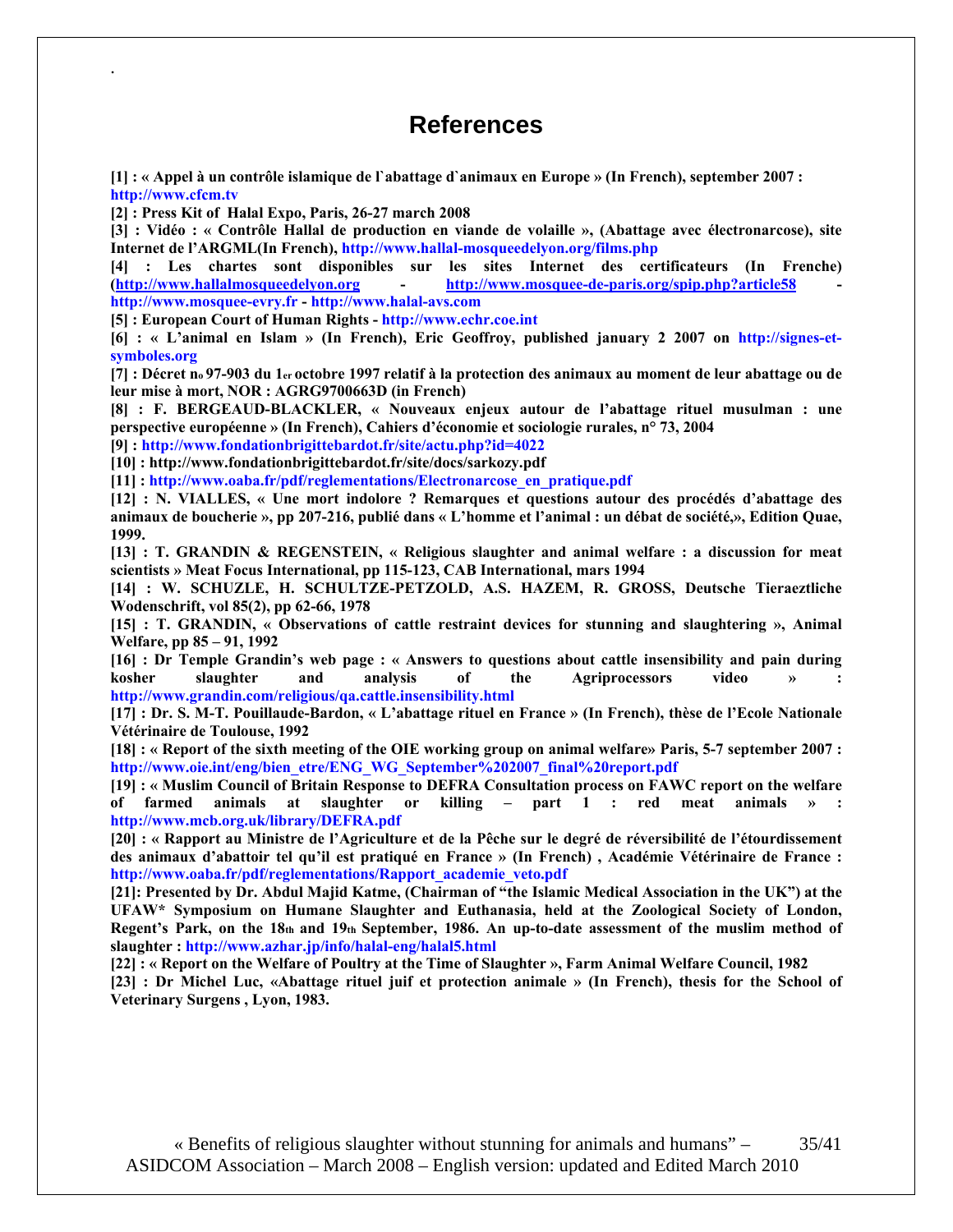### **Appendix**

Appendix 1: Fatwa of the European Council for Fatwa and Research No. 29, 5<sup>th</sup> Session meeting in Koln / Germany – 22 and May 29, 1999

#### **Translation of the Fatwa:**

.

After a detailed discussion about this issue (the consumption of meat of cattle and poultry in European markets and restaurants), which caused much debate and many disagreements about the conditions when it is sold in the marketplace, the Council agreed that the Muslims must observe the conditions of the sacrifice in the way they are described in Islamic jurisprudence in order to satisfy Allah, glory with Him, to preserve their religious personality and to protect themselves from the consumption of unlawful foods. And after the exposure to the methods of slaughter used and owing to the fact that many transgressions of the religious rules occur, causing the death of a significant number of animals (following stunning), especially poultry, the Council agreed that it is not allowed to consume the meat of poultry and cattle; on the other hand sheep and small calves may be stunned as the method of their sacrifice does not differ, in some countries, from that used for religious slaughter. And the Council recommends Muslims to have their own slaughterhouses in Westerners countries in order to be quiet aware of the religious and cultural personality of these facilities.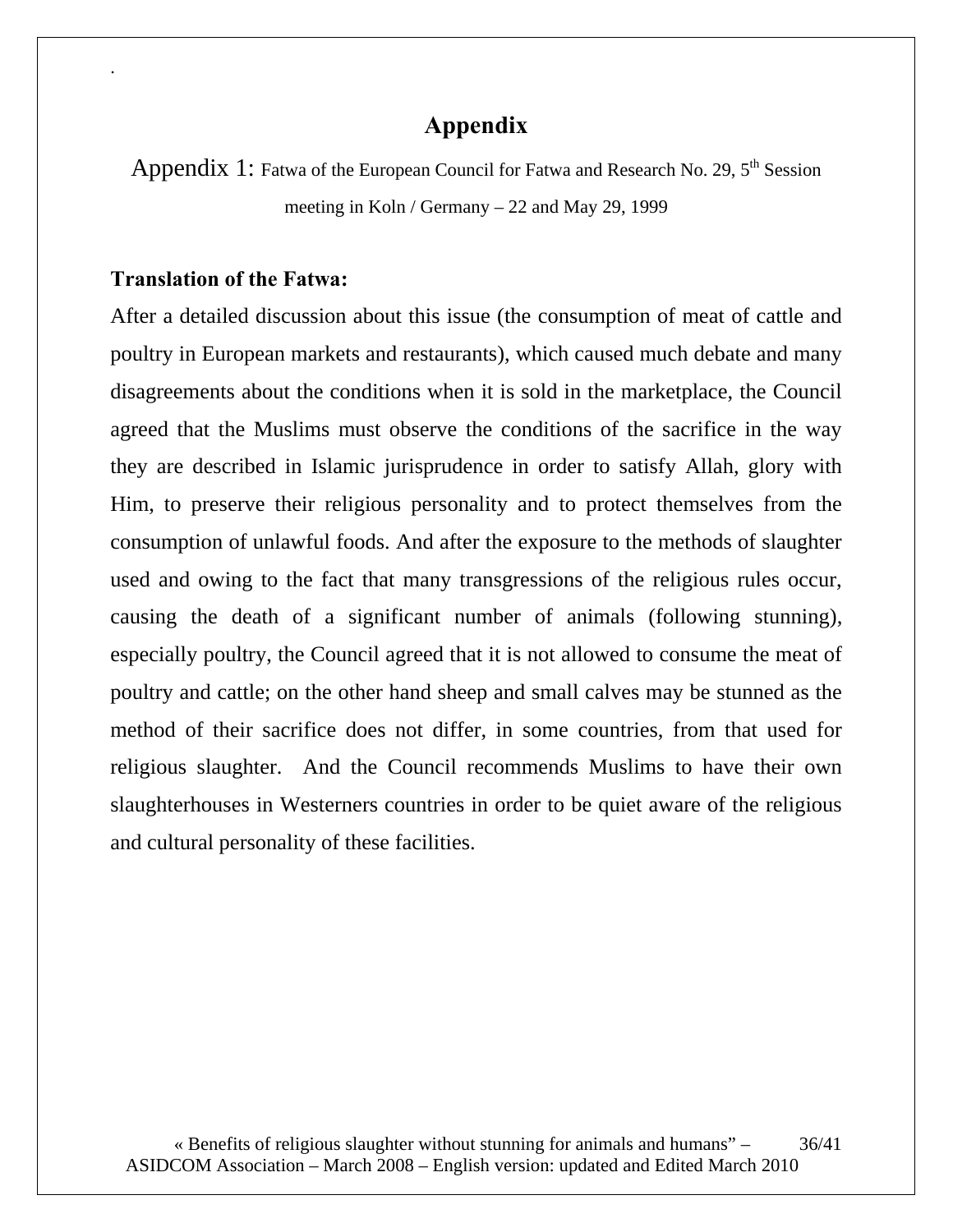# **Appendix 2 (source: OIE The Animal World Health Organization - http://www.oie.int : http://www.oie.int/eng/normes/mcode/en\_chapitre\_1.7.5.htm)**

Summary analysis of stunning methods and the associated animal welfare issues

.

| <b>Method</b>          | <b>Specific</b><br>method              | Animal<br>welfare<br>concerns/<br>implications                                                                 | <b>Key</b><br>animal<br>welfare<br>requirements<br>applicable                                  | <b>Species</b>                                                                           | Comment                                                                                                                                                                                                                         |
|------------------------|----------------------------------------|----------------------------------------------------------------------------------------------------------------|------------------------------------------------------------------------------------------------|------------------------------------------------------------------------------------------|---------------------------------------------------------------------------------------------------------------------------------------------------------------------------------------------------------------------------------|
| Mechanical Free bullet |                                        | Inaccurate targeting and<br>inappropriate ballistics                                                           | Operator competence;<br>achieving outright kill<br>with first shot                             | Cattle, calves,<br>buffalo, deer,<br>horses, pigs<br>(boars and<br>sows)                 | Personnel safety                                                                                                                                                                                                                |
|                        | Captive bolt -<br>penetrating          | Inaccurate targeting,<br>velocity and diameter of<br>bolt                                                      | Competent operation and<br>maintenance of<br>equipment; restraint;<br>accuracy                 | Cattle, calves,<br>buffalo, sheep,<br>goats, deer,<br>horses, pigs,<br>camelids, ratites | (Unsuitable for specimen)<br>collection from TSE suspects).<br>A back-up gun should be available<br>in the event of an ineffective shot                                                                                         |
|                        | Captive bolt -<br>lnon-<br>penetrating | Inaccurate targeting,<br>velocity of bolt, potentially<br>higher failure rate than<br>penetrating captive bolt | Competent operation and Cattle, calves,<br>maintenance of<br>equipment; restraint;<br>accuracy | sheep, goats,<br>deer, pigs,                                                             | Presently available devices are not<br>recommended for young bulls and<br>animals with thick skull. This<br>method should only be used for<br>camelids, ratites cattle and sheep when alternative<br>methods are not available. |
|                        | Manual<br>percussive<br>blow           | Inaccurate targeting;<br>insufficient power; size of<br>instrument                                             | Competent animal<br>handlers; restraint;<br>accuracy.<br>Not recommended for<br>general use    | Young and<br>small mammals,<br>ostriches and<br>poultry                                  | Mechanical devices potentially<br>more reliable. Where manual<br>percussive blow is used,<br>unconsciousness should be<br>achieved with single sharp blow                                                                       |

« Benefits of religious slaughter without stunning for animals and humans" – ASIDCOM Association – March 2008 – English version: updated and Edited March 2010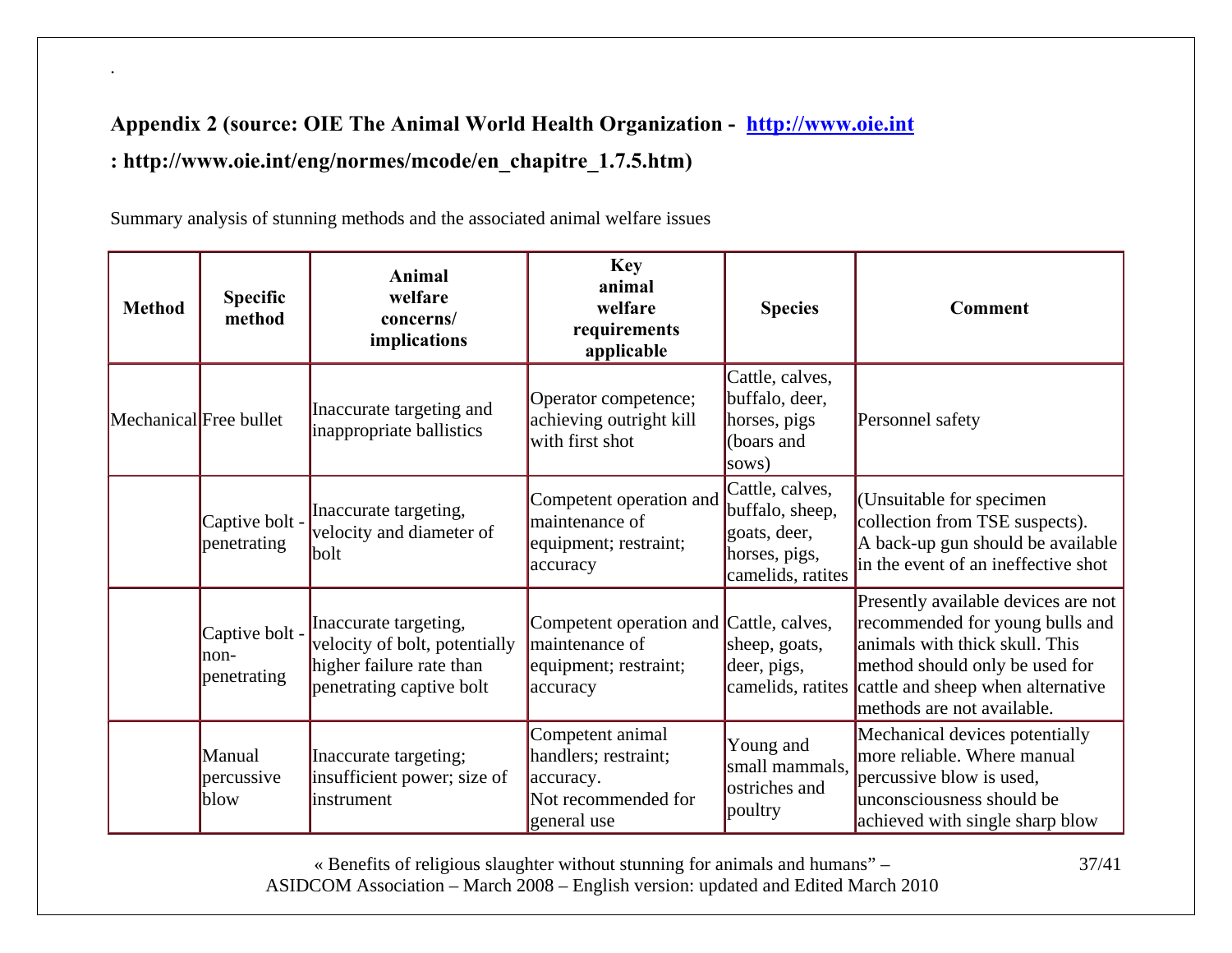|            |                                                                                                             |                                                                                                                                                                           |                                                                                                                                 |                                                  | delivered to central skull bones                                                                                                                                              |
|------------|-------------------------------------------------------------------------------------------------------------|---------------------------------------------------------------------------------------------------------------------------------------------------------------------------|---------------------------------------------------------------------------------------------------------------------------------|--------------------------------------------------|-------------------------------------------------------------------------------------------------------------------------------------------------------------------------------|
| Electrical | Split<br>application:<br>1. across head<br>then head to<br>chest;<br>2. across head<br>then across<br>chest | Accidental pre-stun electric<br>shocks; electrode<br>positioning; application of a<br>current to the body while<br>animal conscious;<br>inadequate current and<br>voltage | Competent operation and Cattle, calves,<br>maintenance of<br>equipment; restraint;<br>accuracy                                  | sheep, goats and<br>pigs, ratites and<br>poultry | Systems involving repeated<br>application of head-only or head-<br>to-leg with short current durations<br>$\vert$ (<1 second) in the first application<br>should not be used. |
|            | Single<br>application:<br>1. head only;<br>2. head to<br>body;<br>3. head to leg                            | Accidental pre-stun electric<br>shocks; inadequate current<br>and voltage; wrong<br>electrode positioning;<br>recovery of consciousness                                   | Competent operation and Cattle, calves,<br>maintenance of<br>equipment; restraint;<br>accuracy                                  | sheep, goats,<br>pigs, ratites,<br>poultry       |                                                                                                                                                                               |
|            | Waterbath                                                                                                   | Restraint, accidental pre-<br>stun electric shocks;<br>inadequate current and<br>voltage; recovery of<br>consciousness                                                    | Competent operation and<br>maintenance of<br>equipment                                                                          | Poultry only                                     |                                                                                                                                                                               |
| Gaseous    | CO <sub>2</sub> air/O <sub>2</sub><br>mixture;<br>CO <sub>2</sub> inert gas<br>mixture                      | Aversiveness of high CO2;<br>respiratory distress;<br>inadequate exposure                                                                                                 | Concentration; duration<br>of exposure; design,<br>maintenance and<br>operation of equipment;<br>stocking density<br>management | Pigs, poultry                                    |                                                                                                                                                                               |
|            | Inert gases                                                                                                 | Recovery of consciousness                                                                                                                                                 | Concentration; duration<br>of exposure; design,<br>maintenance and<br>operation of equipment;<br>stocking density<br>management | Pigs, poultry                                    |                                                                                                                                                                               |

.

« Benefits of religious slaughter without stunning for animals and humans" – ASIDCOM Association – March 2008 – English version: updated and Edited March 2010

38/41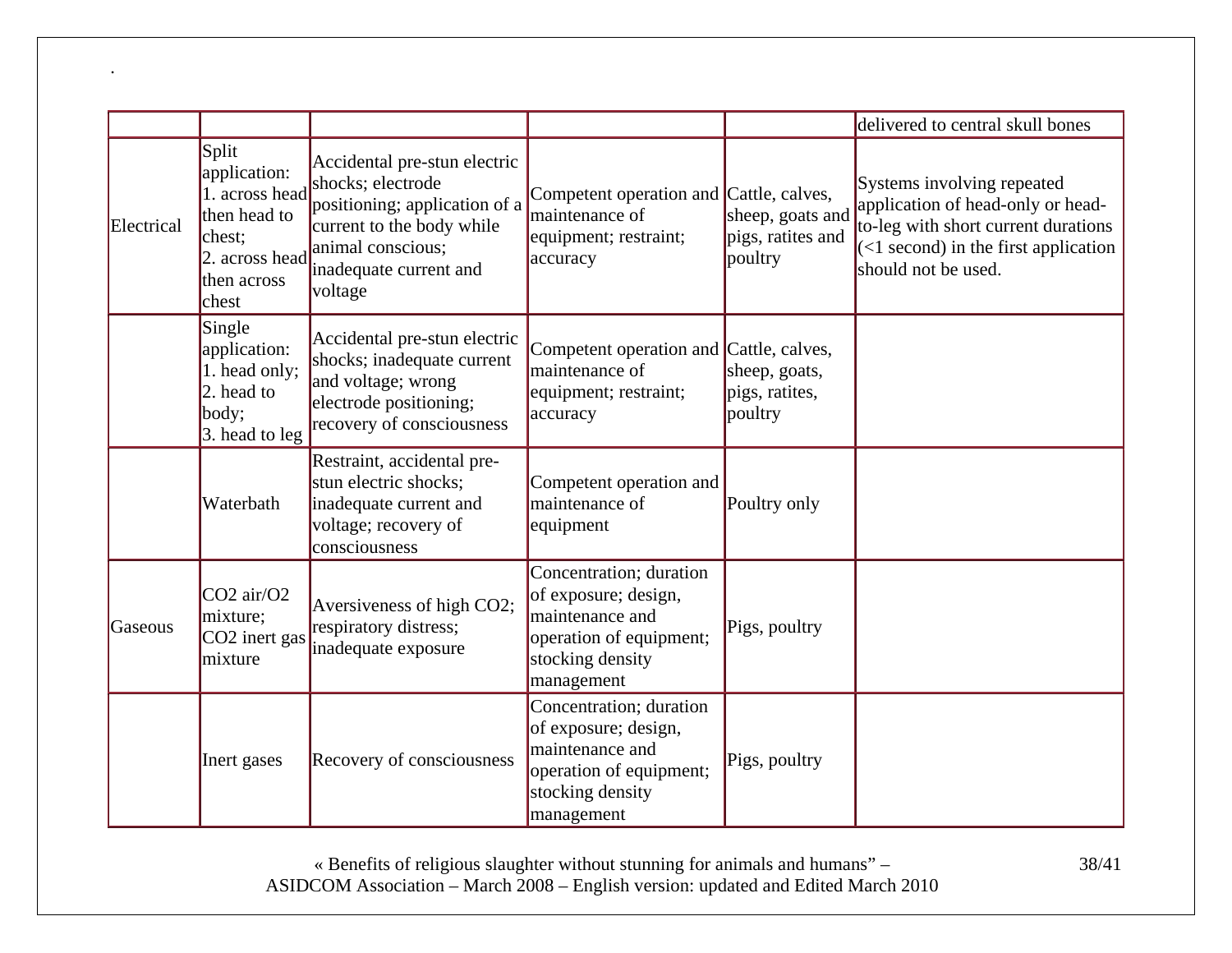| <b>Slaughter</b><br>methods                                                                         | <b>Specific</b><br>method                    | <b>Animal</b><br>welfare<br>concerns/<br>implications                                                                         | <b>Key requirements</b>                                                                                                                                                                                                                                                                                                         | <b>Species</b>                                                                      | <b>Comments</b>                                                                                                                                                                                                                                                                            |
|-----------------------------------------------------------------------------------------------------|----------------------------------------------|-------------------------------------------------------------------------------------------------------------------------------|---------------------------------------------------------------------------------------------------------------------------------------------------------------------------------------------------------------------------------------------------------------------------------------------------------------------------------|-------------------------------------------------------------------------------------|--------------------------------------------------------------------------------------------------------------------------------------------------------------------------------------------------------------------------------------------------------------------------------------------|
| Bleeding out<br>by severance of Full frontal<br>blood vessels<br>in the neck<br>without<br>stunning | cutting across<br>the throat                 | Failure to cut both<br>common carotid<br>arteries; occlusion of<br>cut arteries; pain<br>during and after the<br>cut          | High level of operator<br>competency. A very sharp blade<br>or knife of sufficient length so<br>that the point of the knife remains<br>outside the incision during the<br>cut; the point of the knife should<br>not be used to make the incision.<br>The incision should not close<br>over the knife during the throat<br>lcut. | Cattle,<br>buffalo,<br>horses,<br>camelids,<br>sheep, goats,<br>poultry,<br>ratites | No further procedure should<br>be carried out before the<br>bleeding out is completed<br>(i.e. at least 30 seconds for<br>mammals).<br>The practice to remove<br>hypothetical blood clots just<br>after the bleeding should be<br>discouraged since this may<br>increase animal suffering. |
| Bleeding with<br>prior stunning                                                                     | Full frontal<br>cutting across<br>the throat | Failure to cut both<br>common carotid<br>arteries; occlusion of<br>cut arteries; pain<br>during and after the<br>cut.         | A very sharp blade or knife of<br>sufficient length so that the point<br>of the knife remains outside the<br>incision during the cut; the point<br>of the knife should not be used to<br>make the incision. The incision<br>should not close over the knife<br>during the throat cut.                                           | Cattle,<br>buffalo,<br>horses,<br>camelids,<br>sheep, goats                         |                                                                                                                                                                                                                                                                                            |
|                                                                                                     | Neck stab<br>followed by<br>forward cut      | Ineffective stunning;<br>failure to cut both<br>common carotid<br>arteries; impaired<br>blood flow;<br>delay in cutting after | Prompt and accurate cutting                                                                                                                                                                                                                                                                                                     | Camelids,<br>sheep, goats,<br>poultry,<br>ratites                                   |                                                                                                                                                                                                                                                                                            |

Summary analysis of slaughter methods and the associated animal welfare issues

.

« Benefits of religious slaughter without stunning for animals and humans" – ASIDCOM Association – March 2008 – English version: updated and Edited March 2010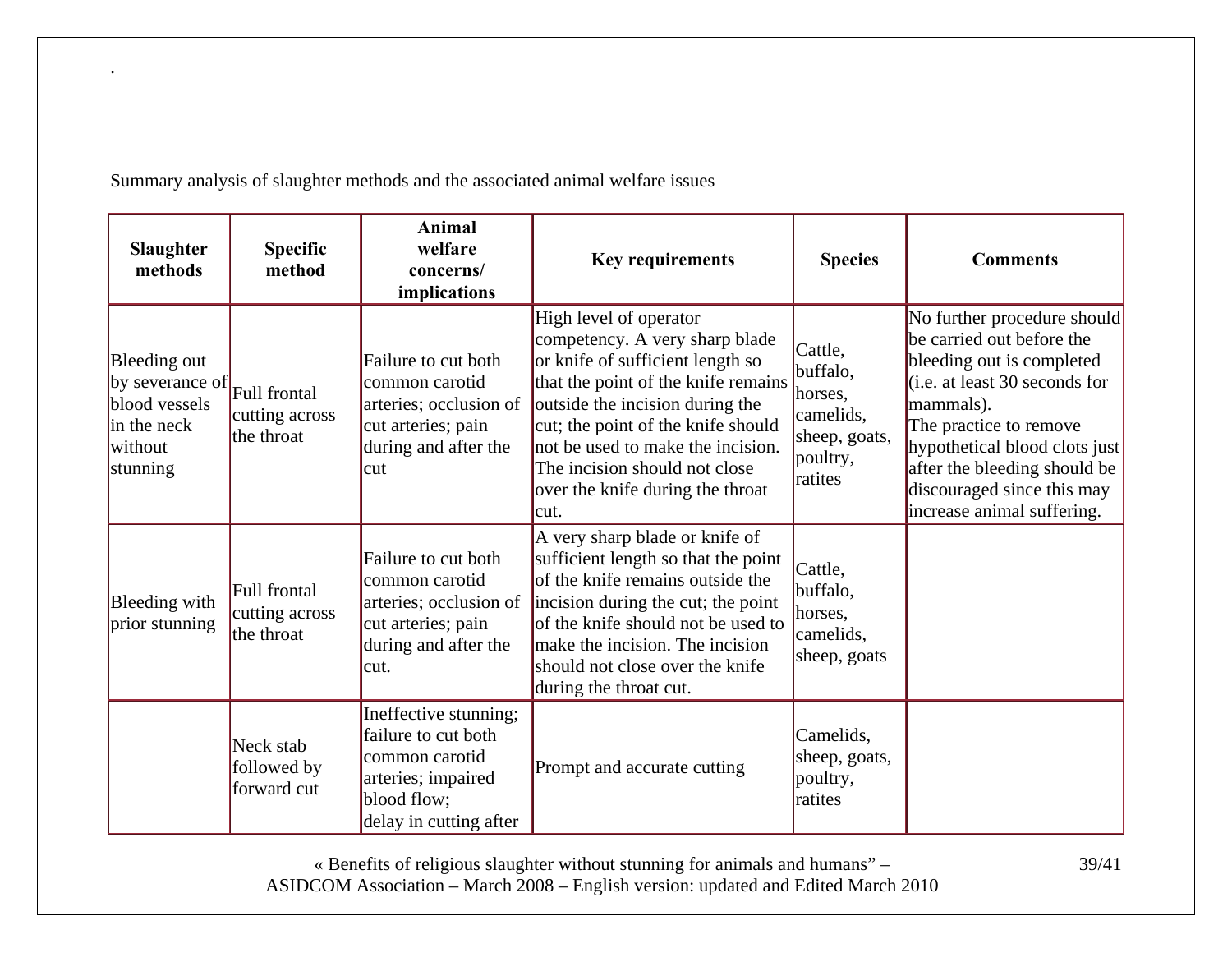|                                                                          | reversible stunning                                                                                                                                      |                                                                                       |                                                   |                                                                               |
|--------------------------------------------------------------------------|----------------------------------------------------------------------------------------------------------------------------------------------------------|---------------------------------------------------------------------------------------|---------------------------------------------------|-------------------------------------------------------------------------------|
| Neck stab alone                                                          | Ineffective stunning;<br>failure to cut both<br>common carotid<br>arteries; impaired<br>blood flow; delay in<br>cutting after<br>reversible stunning     | Prompt and accurate cutting                                                           | Camelids,<br>sheep, goats,<br>poultry,<br>ratites |                                                                               |
| Chest stick into<br>major arteries or<br>hollow-tube<br>knife into heart | Ineffective stunning;<br>inadequate size of<br>stick wound<br>inadequate length of<br>sticking knife; delay<br>in sticking after<br>reversible stunning  | Prompt and accurate sticking                                                          | Cattle, sheep,<br>goats, pigs                     |                                                                               |
| Neck skin cut<br>followed by<br>severance of<br>vessels in the<br> neck  | Ineffective stunning;<br>inadequate size of<br>stick wound:<br>inadequate length of<br>sticking knife; delay<br>in sticking after<br>reversible stunning | Prompt and accurate cutting of<br>vessels                                             | Cattle                                            |                                                                               |
| Automated<br>mechanical<br>cutting                                       | Ineffective stunning;<br>failure to cut and<br>misplaced cuts.<br>Recovery of<br>consciousness<br>following reversible<br>stunning systems               | Design, maintenance and<br>operation of equipment; accuracy<br>of cut; manual back-up | Poultry only                                      |                                                                               |
| Manual neck cut<br>on one side                                           | Ineffective stunning;<br>recovery of<br>consciousness                                                                                                    | Prior non-reversible stunning                                                         | Poultry only                                      | N.B. slow induction of<br>unconsciousness under<br>slaughter without stunning |

.

« Benefits of religious slaughter without stunning for animals and humans" – ASIDCOM Association – March 2008 – English version: updated and Edited March 2010 40/41